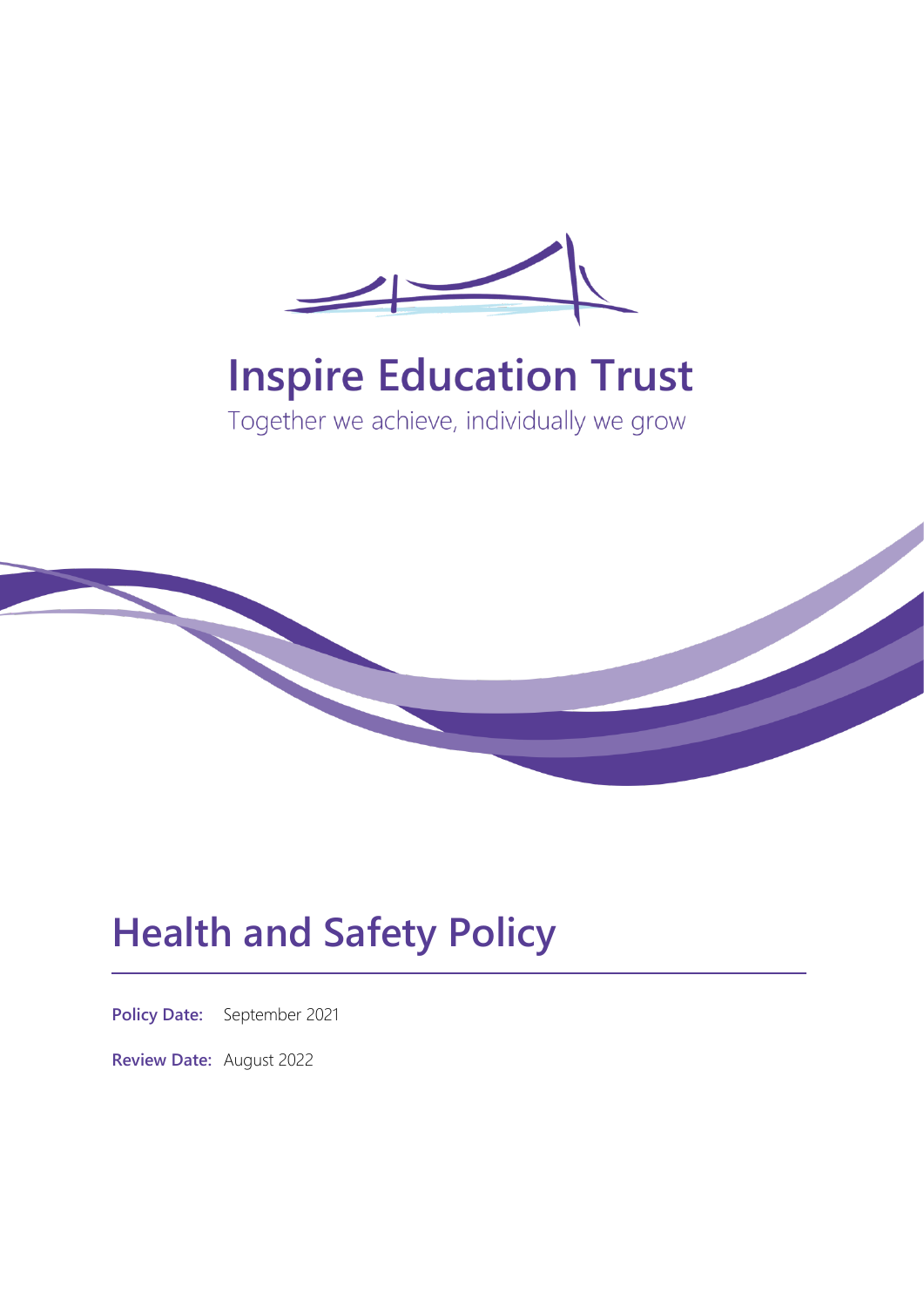# **Document History**

| Version | <b>Status</b> | Date    | Author                             | <b>Summary Changes</b> |
|---------|---------------|---------|------------------------------------|------------------------|
| V1      |               | Sept 21 | Clive<br>Billington/Ben<br>Tranter |                        |
|         |               |         |                                    |                        |
|         |               |         |                                    |                        |

Page 2 of 35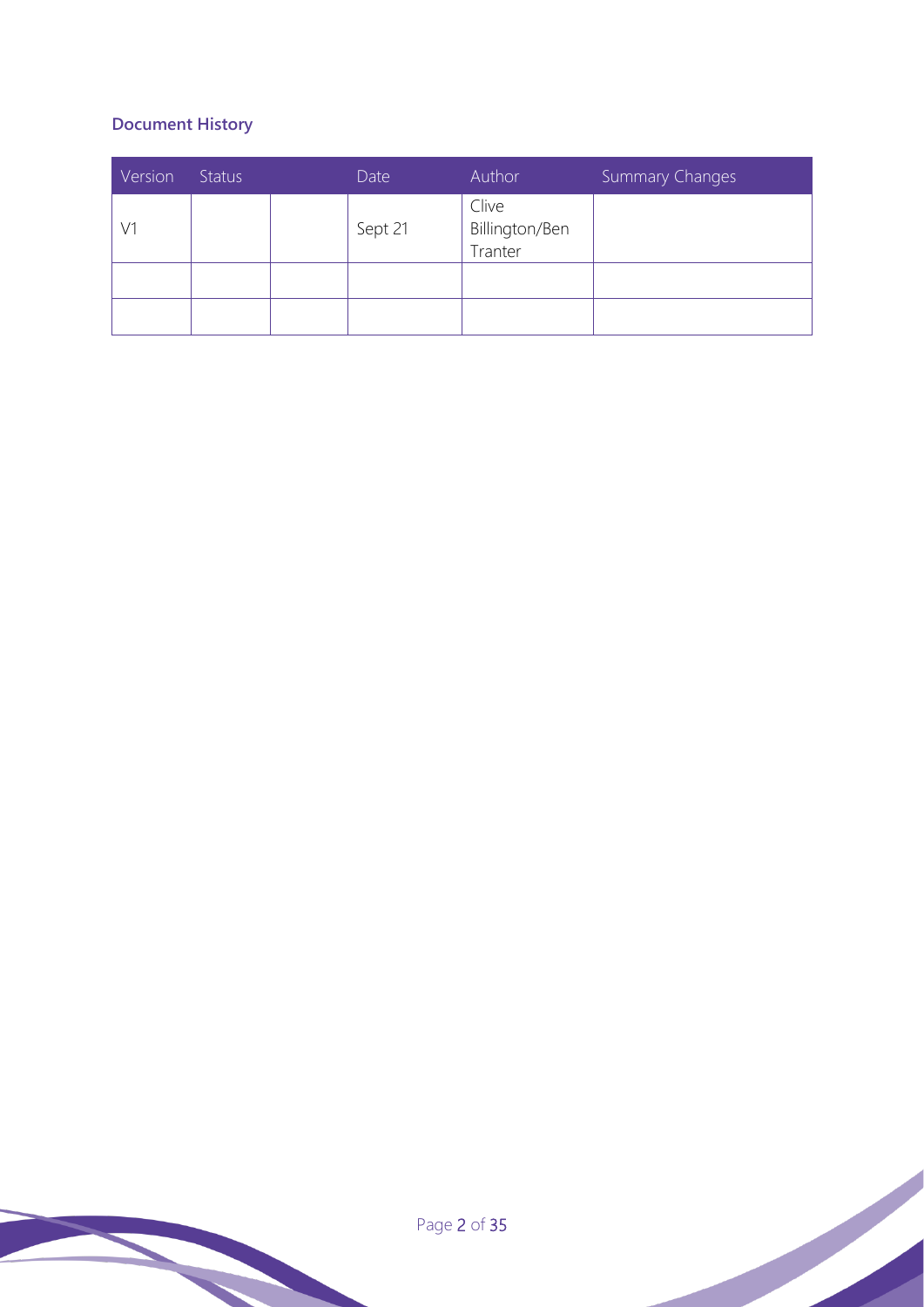# **Contents**

- 1. Summary of changes made to this revised version
- 2. Policy aim, objectives and statement
- 3. Organisation Roles and responsibilities
	- 3.01 Members
	- 3.02 Board of Directors
	- 3.03 Chief Executive Officer
	- 3.04 Estates Manager
	- 3.05 School Governing Committee
	- 3.06 Headteacher
	- 3.07 School Leadership Team and senior managers
	- 3.08 Class teachers / cover supervisors / teaching assistants
	- 3.09 All staff
	- 3.10 Health and Safety Consultancy
	- 3.11 Pupils / Students
	- 3.12 Shared site users
	- 3.13 Lettings
- 4. Organisation Arrangements
	- 4.01 Setting health and safety objectives
	- 4.02 Accidents, assaults and incidents
	- 4.03 Asbestos management
	- 4.04 Control of Body Fluids as well as infections and pandemics e.g. Norovirus, Covid19
	- 4.05 Establishing adequate health and safety communication channels
	- 4.06 Competencies
	- 4.07 Provision of an effective joint consultative process
	- 4.08 Involvement of pupils
	- 4.09 Contractor management
	- 4.10 Control of hazardous substances
	- 4.11 Curriculum policies
	- 4.12 Defect reporting
	- 4.13 Display screen equipment (DSE)
	- 4.14 Driving
	- 4.15 Electrical systems and equipment
	- 4.16 Financial resources
	- 4.17 Fire safety
	- 4.18 First-aid and supporting pupils' medical needs
	- 4.19 Gas Safety
	- 4.20 Moving and handling
	- 4.21 Occupational health and work-related stress
	- 4.22 Off-site visits including school-led adventure activities
	- 4.23 Risk assessment
	- 4.24 School security
	- 4.25 Statutory inspections
	- 4.26 Preventing workplace harassment and violence
	- 4.27 Water hygiene management
	- 4.28 Working at height

Page 3 of 35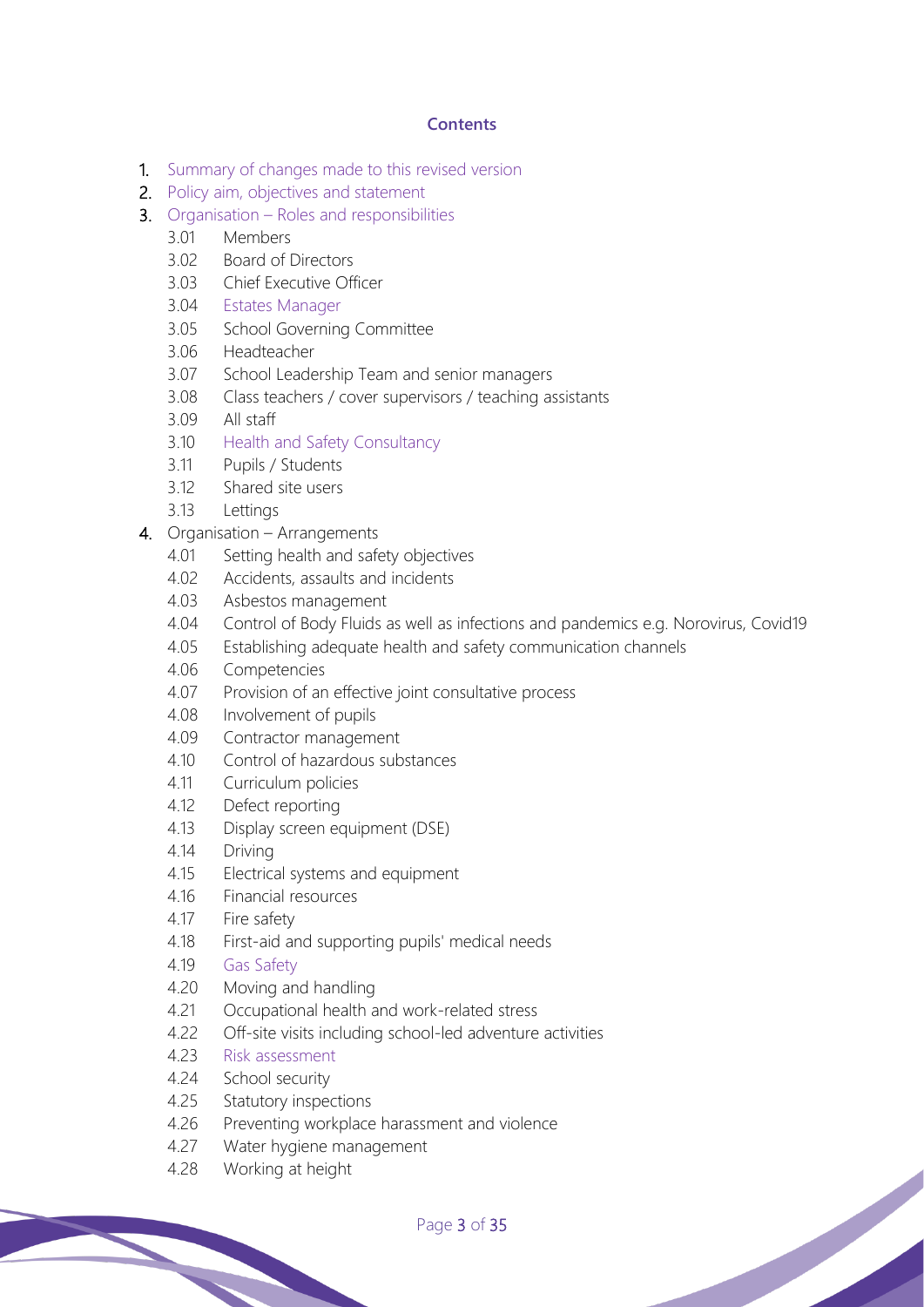# 5. Monitoring and review

- 5.01 Active monitoring systems
- 5.02 Reactive monitoring systems
- 5.03 Reporting and response systems
- 5.04 Investigation systems
- 5.05 Third party monitoring/inspection

Appendices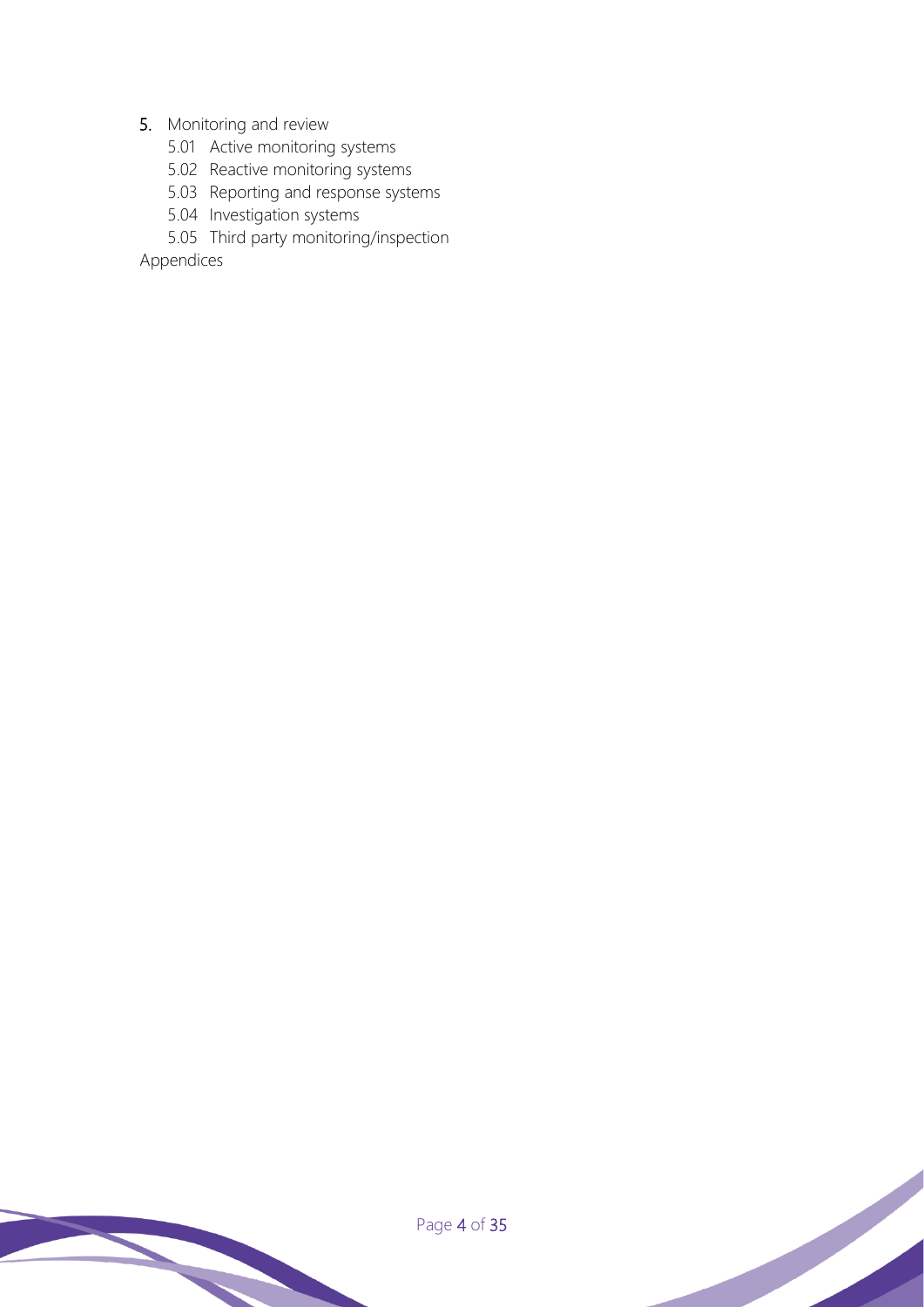# **Introduction**

The Inspire Education Trust's Health and Safety Policy Document details the Multi Academy Trust's (MAT) commitment to effective and successful health and safety management. It contains a statement of intent for both the Trust and each school, together with organisation, details of the arrangements and monitoring systems for Health and Safety management.

It is available at the following locations:

- Staffroom noticeboards
- Individual school websites:
- Directors website;
- School Sharepoint Resources for teachers & Staff drives

The master copy is held by The MAT Estates Manager

The Inspire Education Trust Health and Safety Policy is central to an understanding that health and safety and the concept of sensible risk management features prominently in all aspects of the operation of the MAT in order to ensure compliance with the health and safety legislation and promote good practice throughout.

In addition, Ofsted requires schools to hold various other documents relating to health and safety.

This policy will ensure compliance with relevant Health & Safety legislation and Ofsted and EYFS requirements by establishing clearly defined roles, responsibilities and arrangements at both trust and school level.

There are five parts to this Policy:

|                | Aim, objective and statement                                                           |  |  |  |  |
|----------------|----------------------------------------------------------------------------------------|--|--|--|--|
| 1              | A declaration of intent by the Chair of the Board and Chief Executive Officer          |  |  |  |  |
|                | A declaration of intent by the school Chair of Governors and Headteacher               |  |  |  |  |
| $\overline{c}$ | Organisation                                                                           |  |  |  |  |
|                | The management structure and defining of roles and responsibilities                    |  |  |  |  |
| 3              | Arrangements                                                                           |  |  |  |  |
|                | The procedures and systems necessary for implementing the Policy.                      |  |  |  |  |
| 4              | Monitoring                                                                             |  |  |  |  |
|                | The system for auditing the effectiveness of the arrangements and for reviewing health |  |  |  |  |
|                | and safety performance.                                                                |  |  |  |  |
| 5              | Appendices and links                                                                   |  |  |  |  |
|                | Associated documents, procedures and risk assessments detailing the arrangements       |  |  |  |  |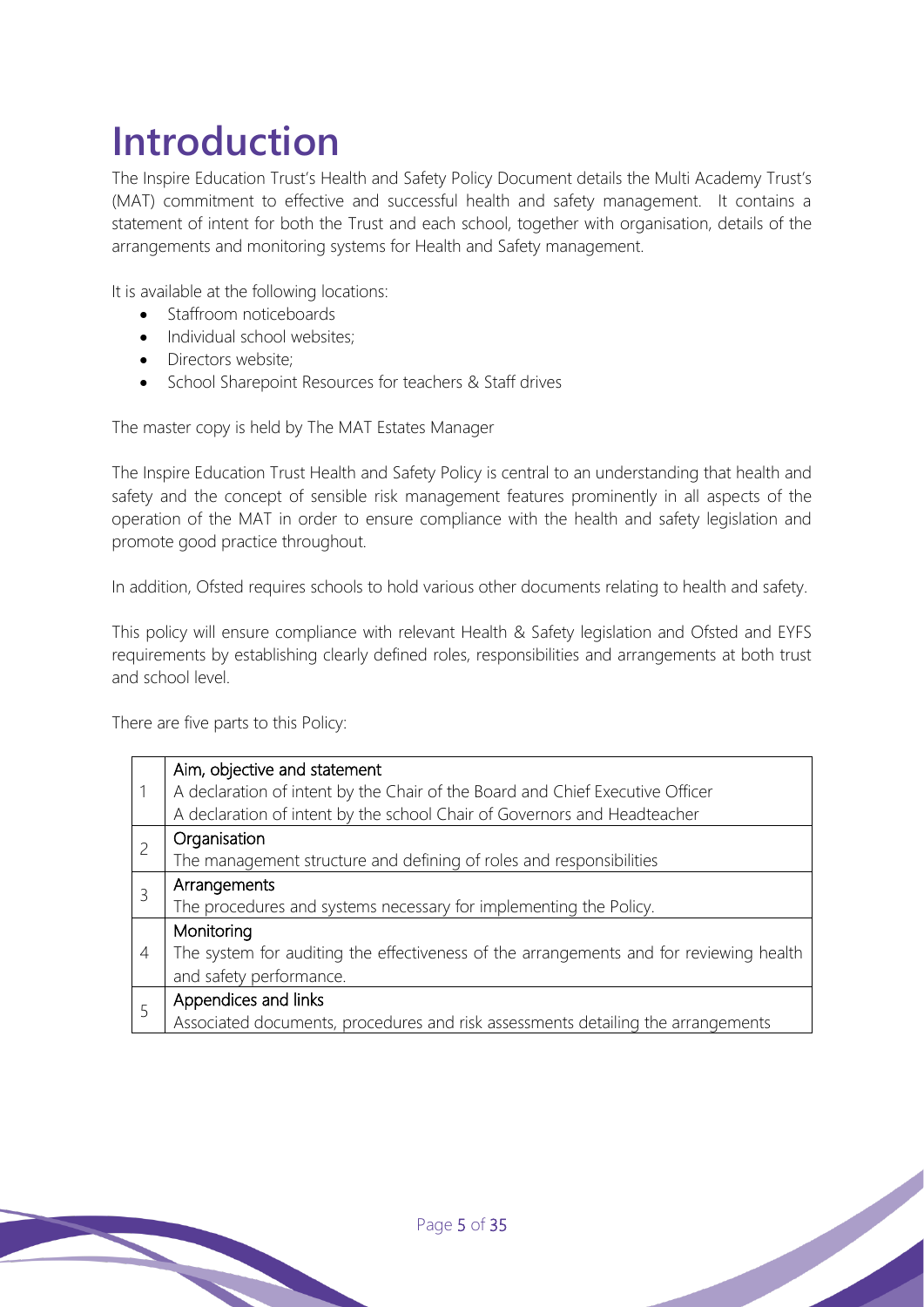# **1. Summary of changes made to this revised version**

#### Policy aim, objective and statements

• Section 2.01 - Change of first paragraph to include commitment to having the appropriate resources to achieve the objectives

#### Roles and Responsibilities

- Section 3 Insertion of a health and safety management hierarchy
- Section 3.10 Clarification of the appointed Competent Person for the MAT as per Regulation 7 of the Management of Health and Safety at Work Regulations 1999
- Replace post of Head of Operations with Estates Manager
- Removal of the post of H&S Officer

#### Arrangements

- Addition of Section 4.19 Gas safety
- Section 4.23 Insertion of the risk management flow chart

#### **2. Policy Aim, Objective and Statements**

#### 2.1 Trust Policy Statement

Inspire Education Trust ("the MAT") recognises the importance of effective occupational health and safety management and is committed to managing occupational health, safety, welfare and wellbeing with equal importance as our other core business aims and objectives and is committed to having the appropriate resources to achieve the objectives.

This Policy provides a practical framework for the compliance and implementation of The Health and Safety at Work etc. Act 1974 and all other relevant health and safety legislation within the multi-academy trust (MAT).

The MAT recognises and accepts its responsibilities and duties as the employer to conduct its operations in a manner which protects the health, safety and welfare of employees, pupils/students and other non-employees (such as visitors, volunteers, contractors, and members of the public) so far as is reasonably practicable.

The MAT will endeavour to prevent occupational accidents, incidents and cases of work-related ill health; and will promote and implement safe systems of work, a safe and healthy working and learning environment for all staff, pupils and all other stakeholders that may be affected by its activities. This will enable the MAT to develop a positive health and safety culture through the implementation of the following objectives:

- providing strong and visible leadership and management and involving employees;
- having an occupational health and safety management system which sets clear health and safety standards and roles and responsibilities;
- identifying significant risks to health and safety as part of our risk assessment process, and implementing adequate measures to prevent, reduce, or protect against those risks;
- promoting the principles of sensible and proportionate risk management;
- having a competent workforce through the provision of information, instruction, training and supervision;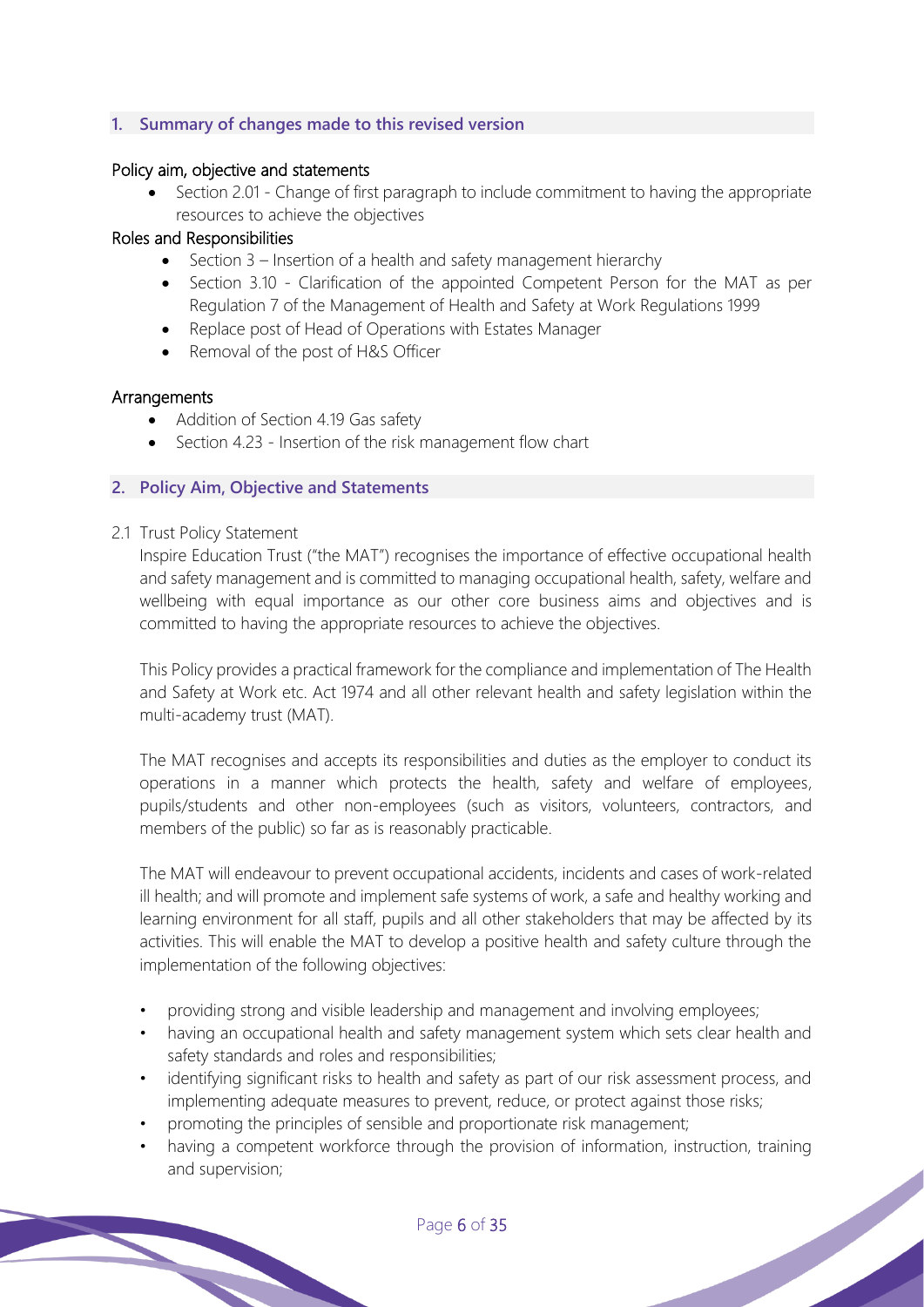- including health and safety requirements/responsibilities into contract conditions which will be enforced by the school governing committees, senior leadership teams and other supervising staff members;
- requiring staff to exercise due care and attention, and observe safe working methods, including those inherent in their professional craft or training.
- effectively communicating, consulting, cooperating with employees and board members on all relevant health and safety matters;
- providing a safe and healthy place to work and learn;
- providing access to competent health and safety advice, guidance and support;
- requiring our contractors to co-operate with us;
- ensuring resources are available to ensure the successful management and implementation of health, safety and wellbeing; and
- making continuous improvements in health and safety performance.

To achieve our aim and objectives the MAT has adopted the Health and Safety Executive's (HSE) "Managing for Health and Safety" HSG65 as our management system.

This statement of Policy will be kept under review and any amendments made to it will be brought to the notice of all employees. A MAT Health and Safety Statement of Intent will be endorsed by each Headteacher for their school.

It is a requirement of the MAT that this policy is implemented, ensuring the "Organisation" and "Arrangements" sections of the Health and Safety Policy document are understood and followed by all staff, directors, governors and other relevant persons within the Trust schools or working on behalf of the MAT.

The Inspire Education Trust will ensure that we have access to competent technical advice on health and safety matters to assist us in meeting our objectives; we will do this by engaging a competent health and safety consultancy and where necessary seeking specialist, technical advice from external competent persons, such as CLEAPSS.

Copies of the policy will be issued to all staff, governors, directors and members, and will be available from each school administration with the master copy held by the MAT Estates Manager on behalf of the Chair of the Board and Chief Executive Officer.

# **2. Health and Safety Statement of Intent for each School within the MAT**

*Please refer to the separate school health and safety policy statement.*

# **3. Organisation - Roles and Responsibilities**

Inspire Education Trust is a multi-academy trust whereby the Directors have direct responsibility as the employer to ensure compliance with health and safety legislation and to ensure the health, safety and welfare of employees, pupils, visitors and all other associated stakeholders. The Board of Directors, Chief Executive Officer, Estates Manager and Headteachers will ensure that school staff and premises comply with both Trust and School health and safety policies, guidance and practices.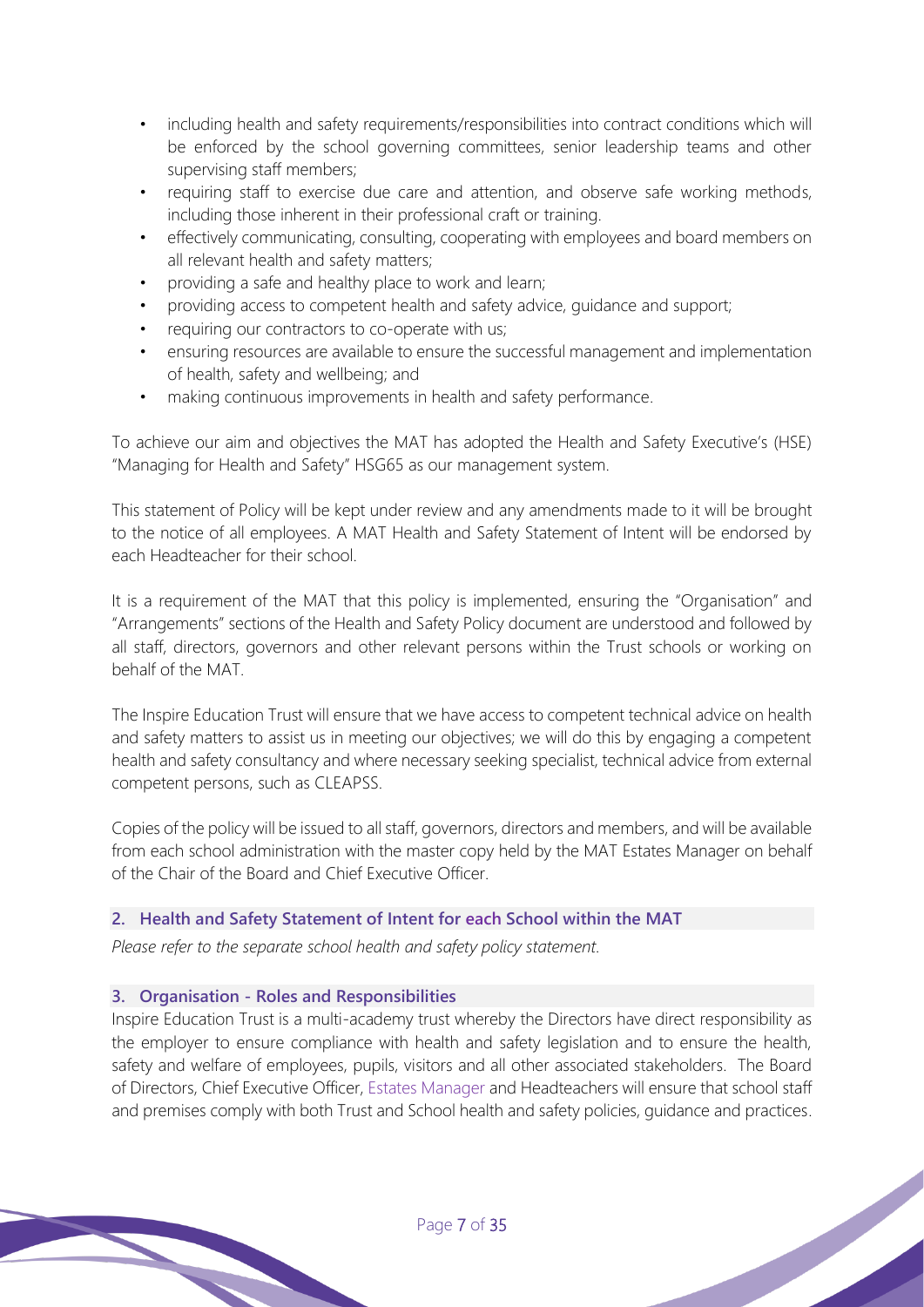Below is a chart displaying the health and safety management hierarchy at our MAT:



# 3.1 Members Inspire Education Trust Company

There are currently five Members of the Trust. Members of a multi-academy trust are akin to the shareholders of a company; they have ultimate control over the trust, with the ability to appoint and remove the Directors and the right to amend the trust's articles of association. They are classed as "People with Significant Control" but do not have any management or director duties under the provisions of the Health & Safety at Work etc. Act 1974, and subordinate legislation.

# 3.2 Board of Directors for the Inspire Education Trust

The Board of Directors set the direction for effective health and safety management. Board members will ensure that the health and safety policy is much more than a document; it is an integral part of the MAT's organisation's culture, of its values and performance standards.

All board members are responsible for taking the lead in ensuring the communication of health and safety duties and benefits throughout the MAT.

Executive directors are responsible for developing policy to avoid health and safety problems and respond quickly where difficulties arise or new risks are introduced.

Non-executive directors are responsible for being a "scrutineer", ensuring the processes to support the board facing significant health and safety risks are robust, making sure that health and safety is properly addressed.

Health and safety will appear regularly on the agenda for board meetings.

We believe The presence on the board of a health and safety director can be a strong signal that the issue is being taken seriously and that its strategic importance is understood.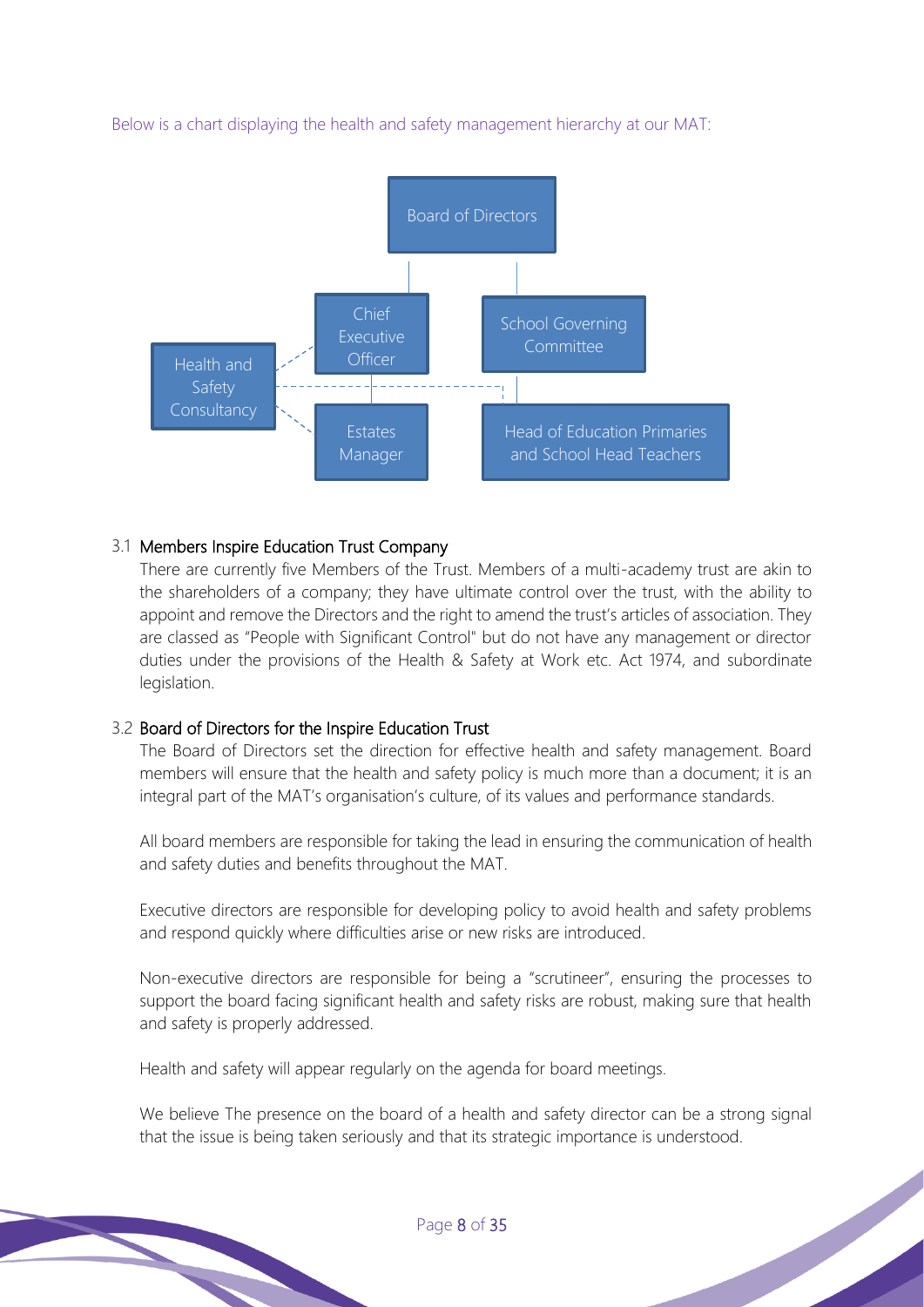To take responsibility and 'ownership' of health and safety, the board will ensure that:

- the health and safety policy reflects the MAT's current priorities, plans and targets
- health and safety arrangements are adequately resourced;
- risk management and other health and safety systems have been effectively reporting to the board;
- they obtain competent health and safety advice;
- risk assessments are carried out;
- employees or their representatives are involved in decisions that affect their health and safety.
- appropriate weight is given to reporting both preventive information (such as progress of training and maintenance programmes) and incident data (such as accident and sickness absence rates);
- periodic audits of the effectiveness of management structures and risk controls for health and safety are carried out;
- the impact of changes such as the introduction of new procedures, work processes or products, or any major health and safety failure, is reported as soon as possible to the board;
- there are procedures to implement new and changed legal requirements and to consider other external developments and events
- effective monitoring to the board of sickness absence and workplace health are in place
- there is an effective process for the collection of workplace health and safety data to allow the board to benchmark the MAT's performance against others in the education sector
- appraisals of senior managers include an assessment of their contribution to health and safety performance
- regular reports on the health and safety performance, including the actions of contractors, are received
- they decide actions to address any weaknesses in health and safety management and a system to monitor their implementation, considering immediate reviews in the light of major shortcomings or events.

# 3.3 Chief Executive Officer (CEO)

The CEO has overall responsibility throughout the MAT for:

- Implementing and achieving the aims and objectives of this Health and Safety Policy.
- The preservation, development, promotion and maintenance of the MAT's occupational health and safety management system.
- Ensuring health and safety matters receive appropriate priority and are considered within the organisational decision making process and strategic planning.
- Having awareness and maintaining attention on the significant health and safety issues.
- Ensure that the MAT has appointed competent people to provide health and safety assistance/ advice to assist the MAT with the implementation of relevant health and safety measures to meet legal requirements (as per The Management of Health and Safety at Work Regulations).
- Personally, responding to any legal notice received by the HSE or other enforcing body (although the Chair of the Board may assign this requirement to the Headteacher). The responder should liaise with the Health and Safety Consultant throughout any investigation and/or correspondence).
- Applying health and safety legislation; and making decisions that conform to legislation and this Policy.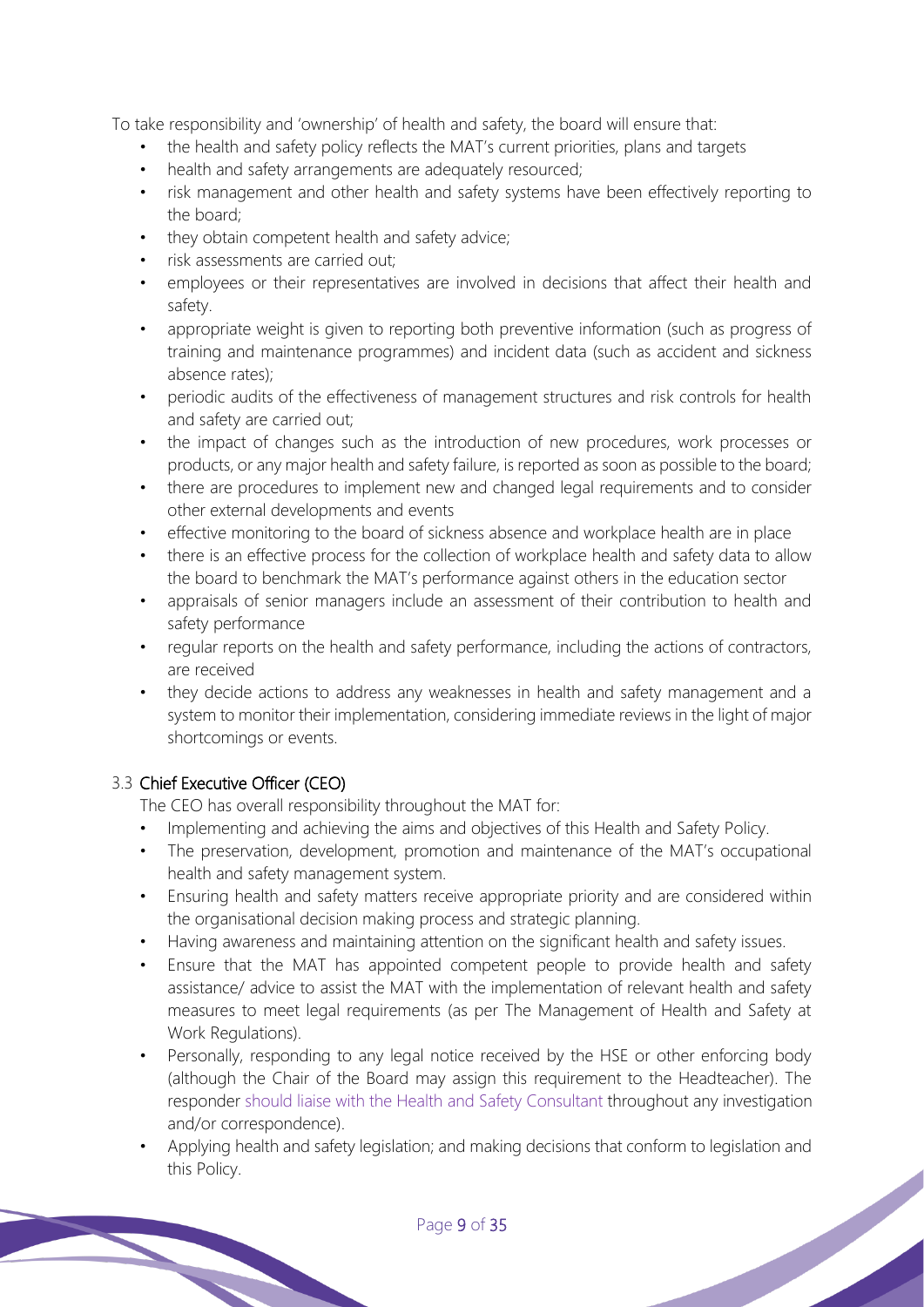- ensuring when awarding contracts that health and safety is included in specifications; and contract conditions taking into account both statutory and MAT requirements;
- Preserving, developing, promoting and maintaining the MAT's health and safety management system.
- Promoting a positive health and safety culture
- Ensuring adequate resources are made available to implement successful health and safety management and to conform to all relevant health and safety statutes.
- Ensuring health and safety matters will be considered and accounted for when making organisational decisions.
- Ensuring that individual schools comply with this Policy.
- Ensuring health and safety performance is measured and reviewed and that the Board is provided with regular health and safety reports and updates, to enable them to monitor and evaluate the effectiveness of the health and safety management systems.

The CEO may delegate responsibilities to the Chair of a School Governing Committee, Estates Manager, Head of Education (Primary), Headteachers, or members of a School Leadership Team. However, the Chair of the Board retains the overall accountability and responsibility (as this cannot be transferred).

# 3.4 Estates Manager

The Estates Manger will support the CEO by co-ordinating the day-to-day health and safety management for the MAT at the strategic level. They will be the primary direct link to the Health and Safety Consultancy for MAT. They will ascertain specialist advice in relation to health and safety as necessary.

The Estates Manager will;

- Visibly support the MAT's health and safety arrangements, work with trade union and employee health and safety representatives and ensure that the Head of Primaries, headteachers and central office managers have made their staff aware of, and accountable for, their specific health and safety responsibilities and duties;
- Support the CEO by ensuring the health and safety policy, procedures, action plan and risk management programme is implemented as an integral part of business, operational planning and service delivery;
- Ensure any RIDDOR incidents are reporting to the HSE in a timely manner, review reports and statistics, and utilise information on trends and patterns;
- Arrange health and safety monitoring and audits as required;
- Make the CEO aware of necessary resources required to achieve health and safety compliance;
- Ensure that MAT procedures for the selection and monitoring of contractors are in place and meet the requirements of the MAT's policy as well as any statutory or regulatory requirements;
- Ensure that the schools within the MAT have access to competent health and safety advice.

# 3.5 School Governing Committee

Collectively and individually each School governing committee is responsible for:

• Providing clear and visible health and safety leadership and commitment that encourages employee involvement and champions the importance of sensible health and safety risk management within the workplace.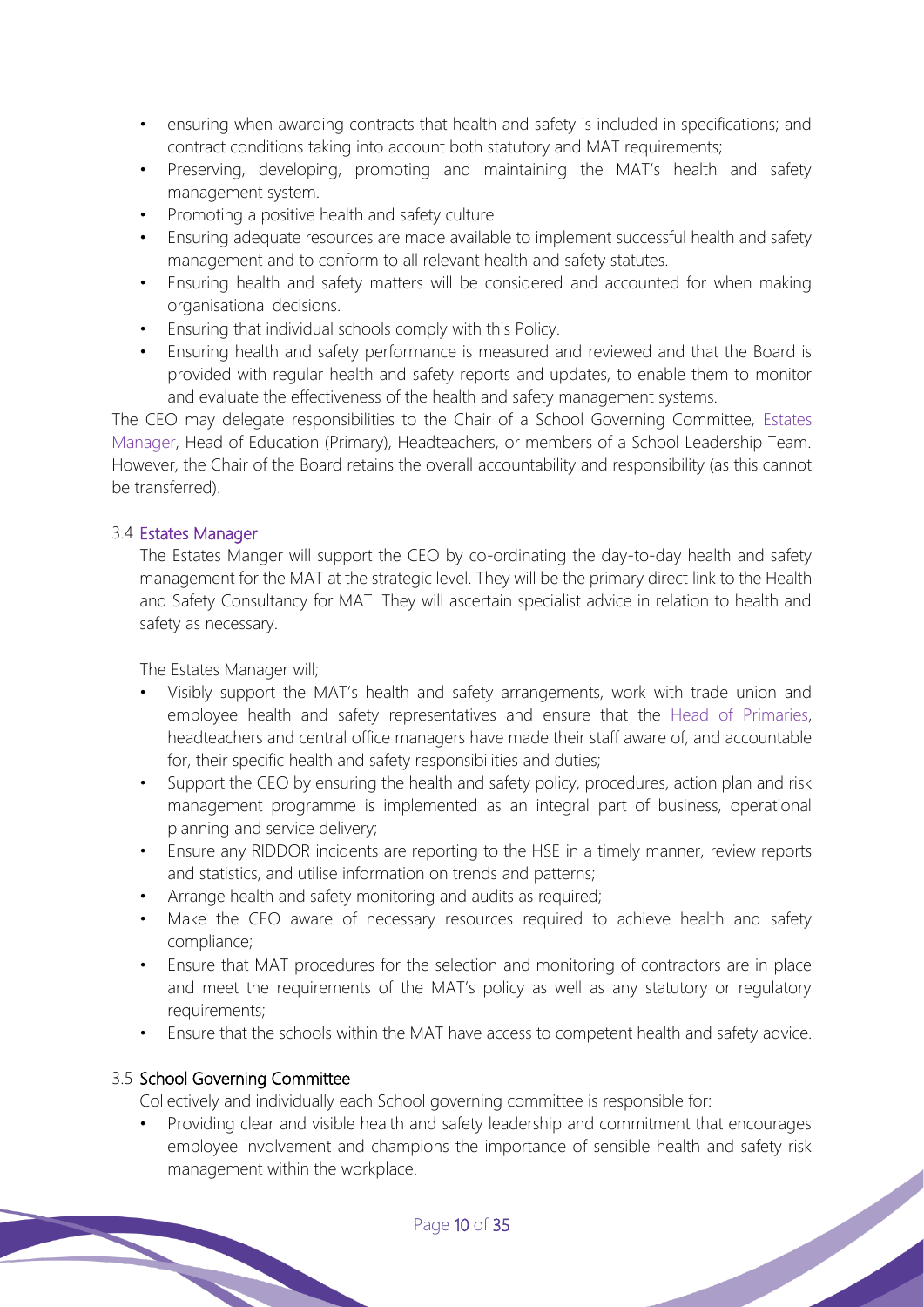- Demonstrating commitment and visible leadership for health and safety.
- Having a signed local Statement of Intent for their school.
- Ensuring that all decisions made reflect their health and safety intentions as specified in the MAT's health and safety policy statement/school Statement of Intent.
- Integrating health and safety with other core school management functions and be aware of the risks to the school and have controls in place to manage those risks.
- Having awareness and maintaining attention on the key health and safety issues (significant risks) of their school and ensuring risk control strategies are in place.
- Making sure that accountabilities and responsibilities for health, safety, welfare and wellbeing within their school are properly assigned, passed on, understood and carried out throughout the organisational structure via the Headteacher.
- Ensuring their Headteacher has arrangements in place for health and safety management, consultation with the workforce, and monitoring/auditing their school.
- Ensuring health and safety is discussed and appears regularly on their agendas.
- Setting and monitoring health, safety and wellbeing performance and priority areas.
- Ensuring their Headteacher provides and manage adequate resources to enable the discharge of their health and safety responsibilities and address any implications as reasonably practicable.
- Establishing a proactive positive health and safety culture (i.e. through attitudes and behaviours).
- Consulting and seeking advice from the Health and Safety Consultant on health and safety matters when required.
- Reporting any HSE correspondence or health and safety concerns to the Chief Operating Officer and Health and Safety Consultant.

# 3.6 Headteacher

Without limiting the responsibility of the MAT, the Headteacher generally oversees the day-today management of health and safety and implementation of this policy within the school. The Headteacher has overall accountability and responsibility for ensuring effective health and safety management within the school, and will ensure that all employees are aware of, and are held accountable for, the specific application of their health and safety duties to employees and any other person.

The Headteacher may choose to delegate operational responsibilities to members of the Senior Leadership Team or employees with specific technical skills; however, they must ensure that those nominated are competent, have the necessary authority, and understand and accept the responsibilities being delegated to them. The Headteacher will remain accountable for those activities.

Headteacher will:

- demonstrate visible management commitment to health and safety and lead by example;
- strive for continuous improvements and the promotion of a positive health and safety culture;
- make themself familiar with any documentation and/or instruction referring to the health and safety arrangements for staff, building maintenance or operation of the school and maintain an up to date file of policies and procedures;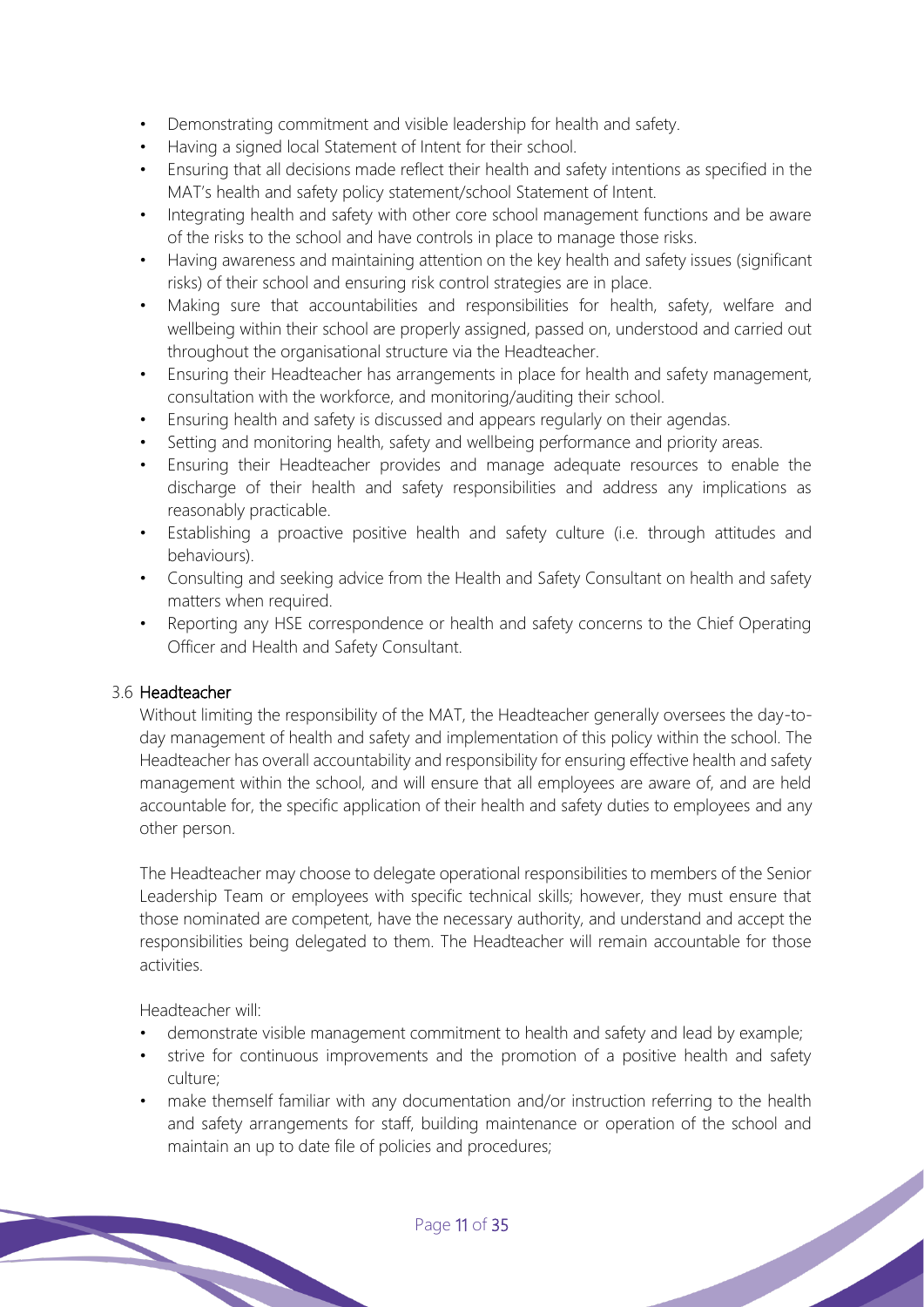- ensure health and safety policies, procedures, action plan and risk management programme is implemented as an integral part of business, operational planning and service delivery;
- liaise with the MAT and follow instruction from the Chief Executive Officer and Estates Manager:
- monitor and review with their Senior Leadership/Management and Local Governing Body, their school health and safety objectives and priorities in line with the overall MAT objectives to ensure required implementation for their area;
- attend, as directed/required, appropriate health and safety management /leadership training and subsequent refresher courses;
- be aware and maintain attention on the significant risks within their school and ensure they are being appropriately risk assessed, controlled and managed through effective and sensible risk management;
- ensure that school procedures for the selection and monitoring of contractors are in place;
- ensure that when making decisions/arranging new projects for the school; health, safety, welfare and wellbeing issues are considered and dealt with fully;
- ensure that adequate health and safety communication and consultation channels exist within their school;
- work with trade unions and employee health and safety representatives and ensure that all employees are aware of and accountable for their specific health and safety responsibilities and duties;
- ensure that adequate resources are provided to manage health, safety and welfare;
- ensure that procedures exist and are effectively implemented to ensure competent employees;
- support work-related accident/ incident investigations as appropriate, and review and monitor statistics to identify trends and hotspots. Provide support and resources to ensure adequate controls are put in place to prevent recurrence;
- ensure that their senior managers and all employees (including Agency Staff) under their control are made aware of; understand their specific roles and responsibilities; and are accountable for their duties regarding health and safety;
- ensure that health and safety management and performance is formally evaluated, monitored and reviewed at least on an annual basis within their school;
- ensure the school has access to competent health and safety advice and that the Health and Safety Consultant is consulted, prior to changes in working practices;
- ensure that the Chair of the Board and the School governing committee are informed of any breach of health and safety statutory requirements; and immediately when there is HSE or other enforcing body involvement;
- ensure that health and safety workplace inspections and audits are undertaken, and appropriate action implemented;
- take appropriate action under the Disciplinary Procedures against anyone under their control found not complying with health and safety policies and/or procedures.

# In addition to their statutory duties, the Headteacher and teachers have a common law duty of care for pupils which stems from their position in law "in loco parentis".

# 3.7 Senior Leadership Team, Heads of Department and Line Managers

Senior Leadership, Heads of Department and Line Managers will:

• make themselves familiar with and conform to this policy, including any instructions and requirements for safe methods of work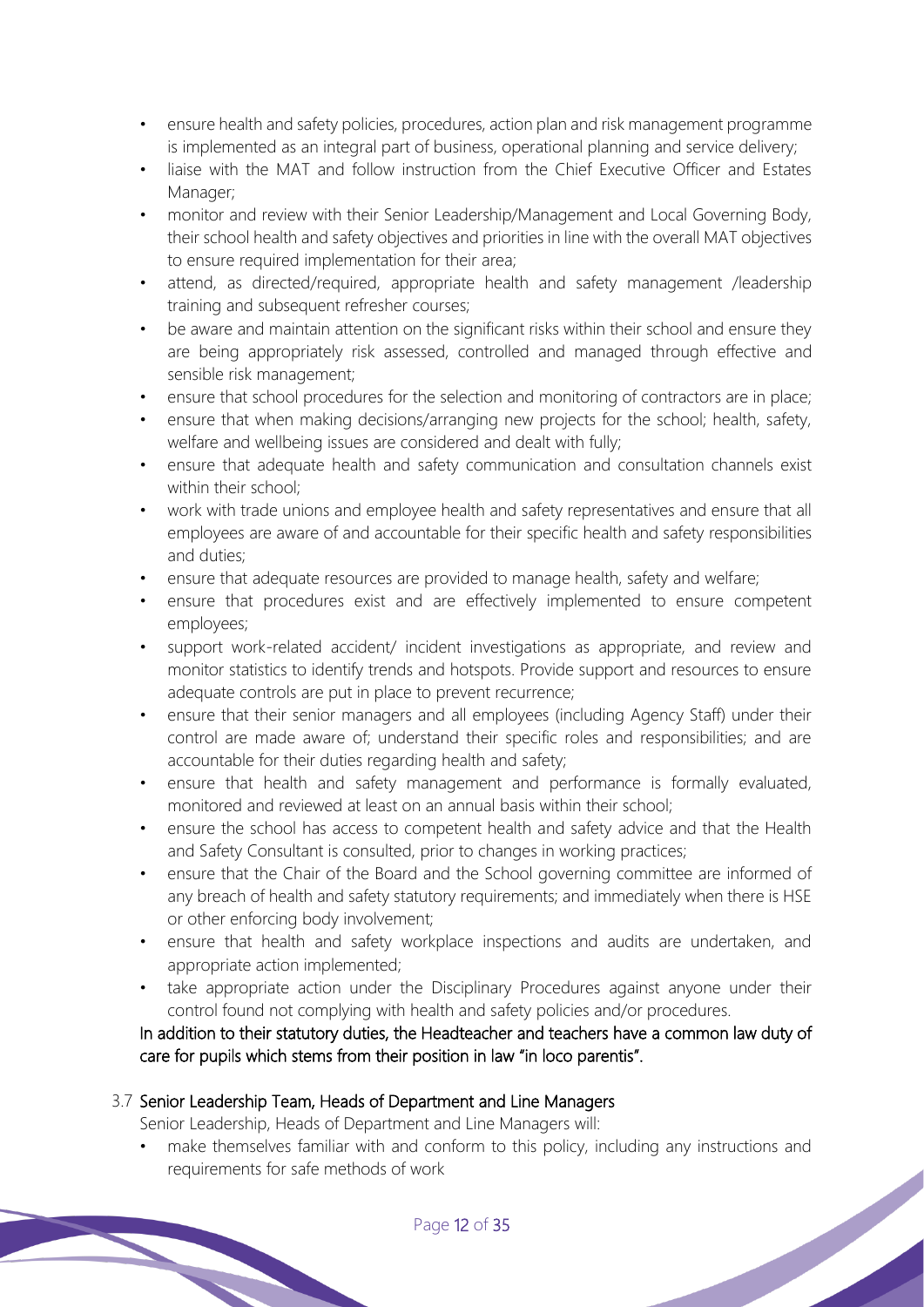- ensure that risk assessments are undertaken and recorded for their work activities/ processes / operations. They will identify significant risk(s), and controls that will eliminate the risk or reduce it to the lowest possible level, so far as is reasonably practicable, through sensible and proportionate risk management. They will involve employees as part of this process and implement controls as necessary in compliance with the risk assessment arrangements
- ensure that all employees are made aware of the relevant risk assessment findings for their work activity (i.e. the risk(s) and the controls in place, including emergency arrangements, such as fire and first aid)
- ensure that all statutory registers and records are adequately kept
- ensure and document that the working environment and conditions are safe; equipment, products and materials are used safely; that health and safety procedures are effective and complied with and that any necessary remedial action is taken
- provide all new starters with a health and safety induction upon commencement with the school as necessary, ensure that arrangements are in place detailing their responsibilities for the health and safety of agency workers as the host employer, and detailing the responsibilities of the agency as employer. Similarly, they will ensure arrangements are in place for volunteers
- ensure that relevant information, instruction, training and supervision programmes are in place, provided, maintained and monitored to help secure the competence of all employees
- ensure staff are provided with equipment, materials and clothing as is necessary to enable them to work safely;
- consider health and safety implications at the planning stage of any new plant and/or equipment purchase or design or change in processes
- ensure all persons under their control are aware of the accident and incident reporting procedure
- ensure that accidents, incidents, near misses and occupational ill health are reported and investigated, where necessary, so that appropriate action can be taken to prevent a recurrence
- ensure that contractors' and other people's activities (for example, lettings) in the area are monitored and issues of concern raised to the appropriate person in a timely manner
- ensure that all employees, including safety representatives, are able to carry out their responsibilities, and encourage them to work with managers to promote an attitude of safe working across the MAT
- ensure that the formalised workplace inspection regime is in place to check and document that the work environment is safe or requires appropriate action
- ensure that contractors receive an induction to the premises or area they are working
- ensure that communication arrangements are in place to brief and inform employees on health and safety matters as required
- ensure cooperation and consultation with employees, other organisations and appropriate employees' safety representatives, when sharing premises
- take appropriate action following audits, inspections, and own observations.
- be responsible for aspects of health and safety included in their job description
- reinforce a positive attitude to health and safety with employees (i.e. recognise positive contributions and safe behaviours of staff).
- display the health and safety law poster and a copy of the employer's liability insurance in prominent areas of the workplace (e.g. entrance and exit points, staff room).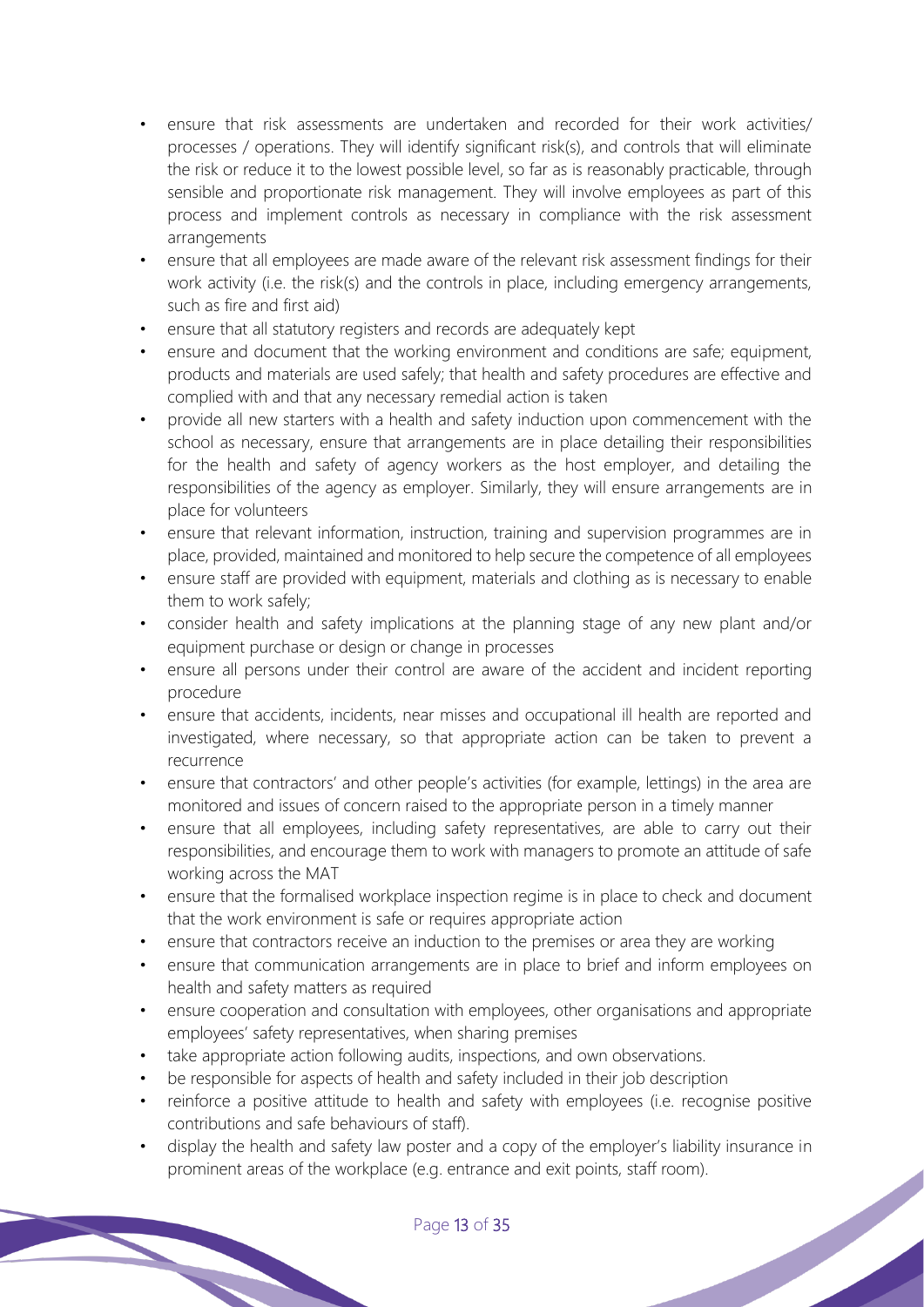• consult and seek advice where necessary.

### 3.8 Responsibilities of class teachers/cover supervisors/teaching assistants

The class teacher is responsible for the safety of pupils/students in classrooms, as well as laboratories and workshops (Blue Coat); teachers have traditionally carried this responsibility.

If for any reason, e.g. the condition or locations of equipment, the physical state of the room or the splitting of a class for practical work, a teacher considers they cannot accept this responsibility, they should discuss the matter with the Headteacher / Head of Department (Blue Coat) before allowing work to take place.

Class teachers are expected to:

- Set a good example by adopting good health and safety practices, and procedures.
- Supervise the pupils/students and ensure that they know the emergency procedures and any special safety measures for the teaching area/activity.
- Give clear instructions and warning as often as necessary (notices, handouts etc. are not enough).
- Ensure that pupils' / students' bags, coats etc. are safely stored, and good housekeeping is maintained.
- Include all relevant aspects of safety in the curriculum, if necessary in special lessons.
- Request / obtain protective clothing, quards, special safe working procedures, etc. where necessary and ensure their use.
- Make parents / volunteers aware of safety procedures in the classroom / work area.
- Recommend to the Headteacher / Head of Department, improvements on safety equipment and additions or improvements to plant, tools equipment or machinery which are dangerous or potentially so.
- Ensure that relevant risk assessments are performed, the results recorded and any necessary action taken.
- Follow recognised curriculum specific guidance e.g. CLEAPSS or AfPE.

# 3.9 All Staff

All employees, agency and peripatetic workers and contractors must comply with the MAT's health and safety policy and associated arrangements and in particular are required to:

- Take reasonable care for their own health and safety at work and of those who may be affected by their actions or by their omissions;
- Cooperate with their line manager and senior management to work safely, to comply with health and safety instructions and information and undertake appropriate health and safety training as required;
- Not intentionally or recklessly interfere with or misuse anything provided in the interests of health, safety and welfare;
- Report to their manager any health and safety concerns, hazardous condition or defects in the premises or as described in health and safety arrangements;
- Support the MAT in embedding a positive safety culture that extends to the pupils of the school and any visitors to the site.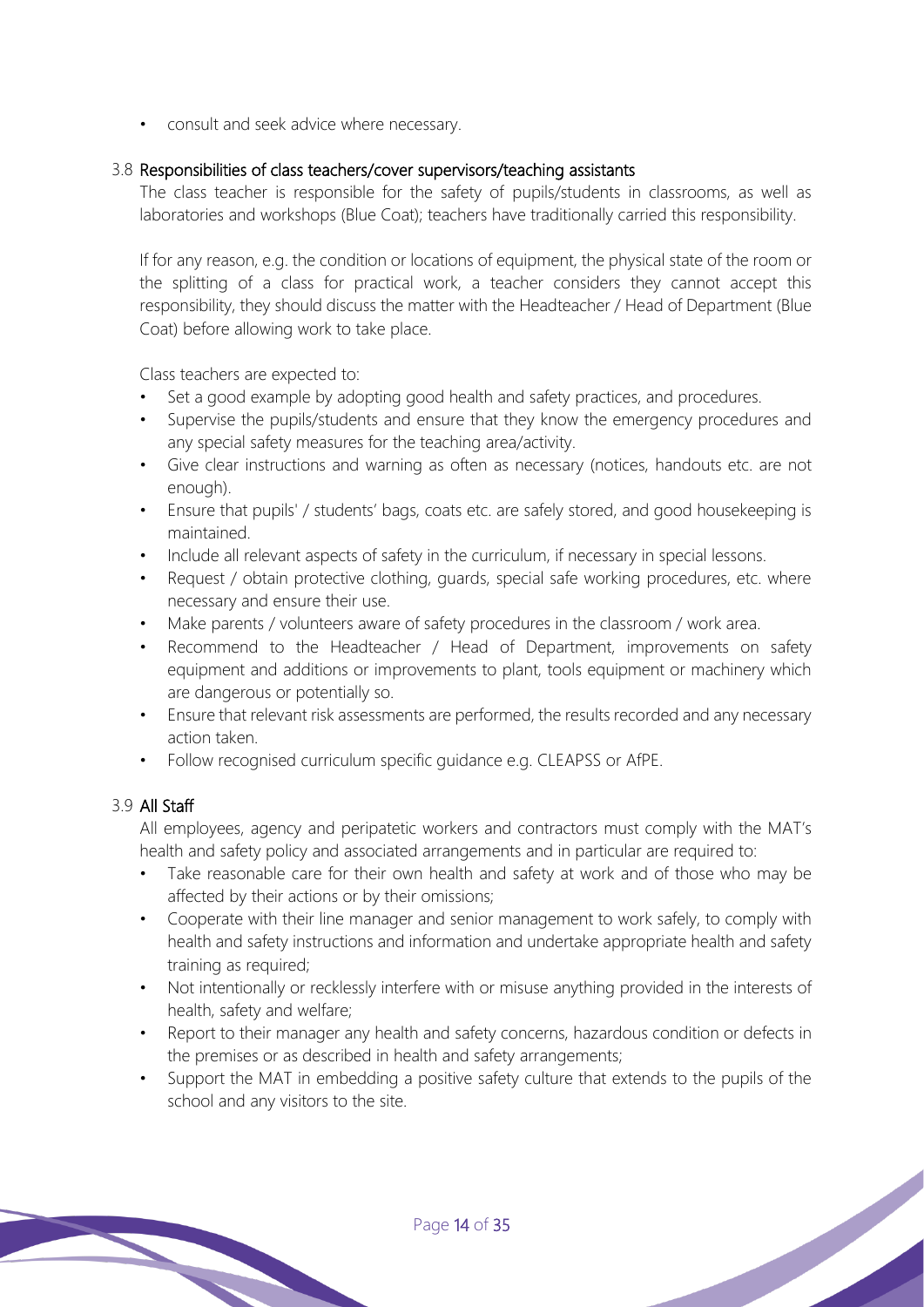### 3.10 Health and Safety Consultant

The MAT has engaged a health and safety consultancy, currently Billington Safety Services, to support Blue Coat School and Music College with professional health and safety advice. As a minimum requirement, the MAT ensures that their consultants are Chartered Members of IOSH and have a long experience of health and safety in the education sector. They are the nominated Competent Person for the MAT to comply with The Management of Health and Safety at Work Regulations 1999 under Regulation (7).

An outline of the support provided by the above is found in the respective job specification / service level agreement. This may include:

- Professional response to queries
- Support with the health and safety management of school premises, in particular with topics such as fire safety, water management and asbestos
- Review of the health and safety policy
- Review of the generic risk assessments
- Review of health and safety templates
- Completing a H&S management audit at suitable intervals as per HSG65
- Support with the selection of competent subcontractors and monitoring their performance
- Email and telephone support
- Health and safety support for school activities
- Guidance and support when dealing with the Enforcement Authorities
- Support with RIDDOR accidents, incidents and their investigations
- Delivery of H&S training including e-learning course licences

#### 3.11 Pupils/Students

All pupils / students are expected to behave in a manner that reflects the MAT and School behaviour policy and in particular are expected to:-

- Take reasonable care for their own health and safety at school and of their peers, teachers, support staff and any other person that may be at school;
- Cooperate with teaching and support staff and follow all health and safety instructions given;
- Not intentionally or recklessly interfere with or misuse anything provided in the interests of health, safety and welfare;
- Report to a teacher or other member of school staff any health and safety concerns that they may have.

#### 3.12 Shared Site Users

Where two or more employers share a workplace, each employer shall co-operate with the other employers concerned to enable them to comply with their duties under health and safety legislation.

Blue Coat Academy as the primary site user will have the lead responsibility.

All shared users of the site must agree to:

• co-operate and co-ordinate with the academy on health and safety matters

Page 15 of 35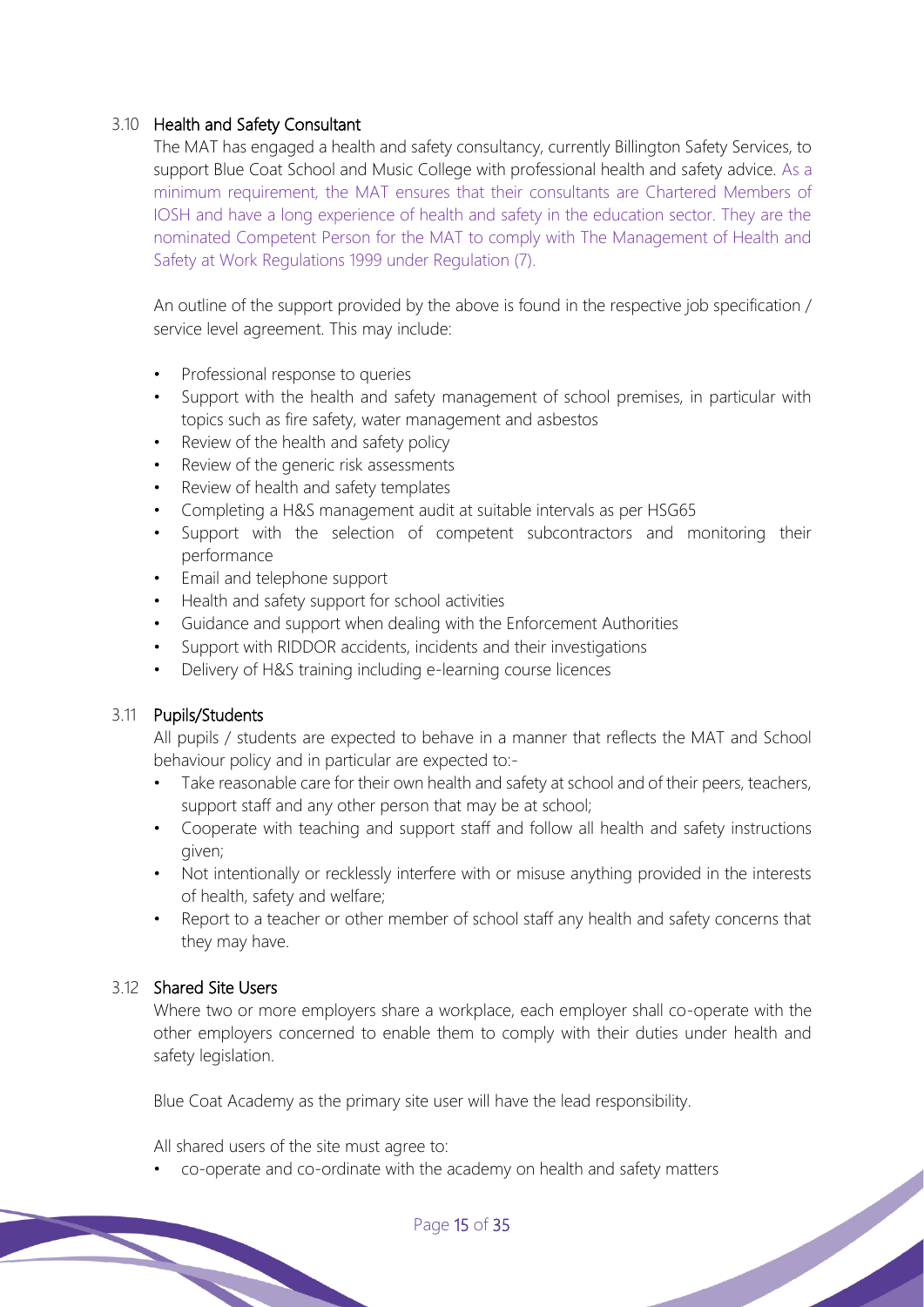- provide information relating to any additional risks or procedures which will be new or unusual to those of the academy that may arise from their activities
- maintain a standard of health and safety which is reasonably practicable and at least equivalent to the standard maintained by the academy so as to ensure the health, safety and welfare of all academy staff and users
- meet the insurance requirements of the academy and the academy's insurance provider
- familiarise themselves with and communicate to their employees/users the academy's health and safety arrangements.

The school will ensure that:

- the premises are in a safe condition for the purpose of use
- adequate arrangements for emergency evacuation are in place and communicated
- users are consulted with on health and safety matters
- the MAT's health and safety arrangements are made available to shared users.

#### 3.13 Lettings

Each school has a lettings policy. The policy covers procedures for fire evacuation and security arrangements and the requirements relating to accident, assault and near miss reporting requirements and the provision of first aid.

Persons/organisations letting the site must agree to:

- co-operate and co-ordinate with the academy on health and safety matters
- agree to the terms of the lettings policy in relation to health and safety arrangements
- provide information relating to any additional risks or procedures which will be new or unusual to those of the academy that may arise from their activities.

The school will ensure that:

- the premises are in a safe condition for the purpose of use
- health and safety arrangements are detailed in the lettings policy and that these are fully explained and communicated
- adequate arrangements for emergency evacuation are in place and communicated.

#### **4. Organisation - Arrangements**

The following arrangements will be adopted to ensure that the MAT and the schools fulfil their responsibilities and provide the foundation for securing the health and safety of employees, and all users of the site.

#### 4.1 Setting health and safety objectives

The Chief Executive Officer and the Estates Manager will specifically review progress of health and safety objectives at the termly meeting of the Finance & Audit Committee Meeting (this may be included as part of the CEO's report to the Board). Where necessary health and safety improvements will be identified and included within the MAT action plan.

#### 4.2 Accidents, Assaults and Incidents

All accidents, assaults and near miss incidents will be reported in the accident book or agreed reporting form within 24 hours of occurrence; RIDDOR reportable incidents, as per the HSE's Information Sheet (EDIS01), will be reported to the HSE within the required timescale.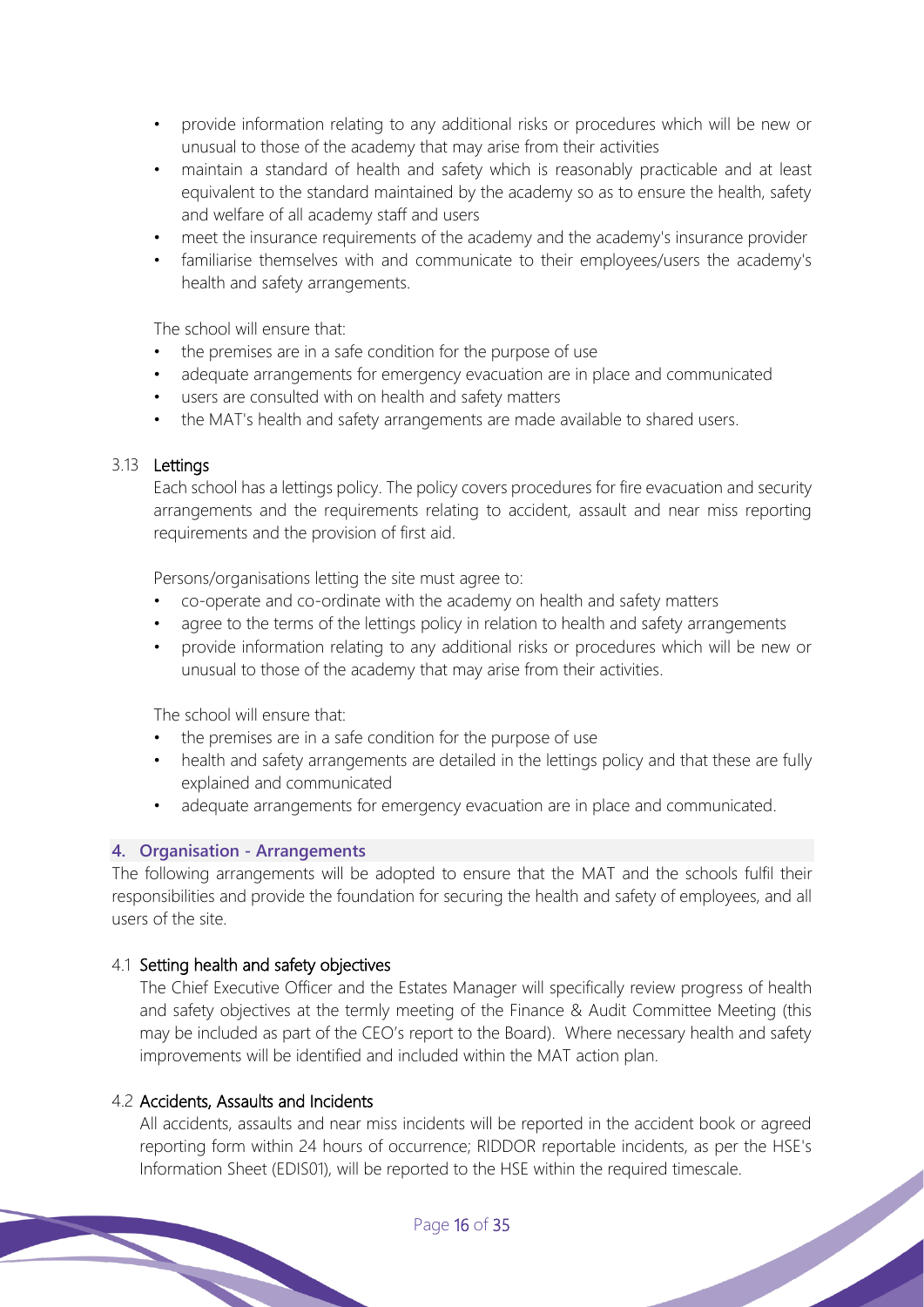All incidents will be investigated in an attempt identify the root cause: relevant local policies, procedures and risk assessments will be reviewed and revised as required. As per legal requirements all dangerous occurrences and near miss incidents that are RIDDOR reportable incidents, will be reported to the HSE within the required timescale. All premises related issues will be addressed in a timely manner. Any relevant learning from investigations will be communicated to relevant staff, pupils etc.

Accident, assaults and near miss incidents will be monitored at least termly as part of the site health and safety committee; identification of significant trends or major incidents will be reviewed by the senior leadership team as required with information communicated to the governing body.

Pupil forms/records are retained for 24 years, employee forms for six years and forms relating to work related ill health for 6 years or longer (40 years where there has been potential exposure to radiation or asbestos).

School arrangements for dealing with fatalities, missing pupils, bomb threats and other emergencies can be found in the School Major Incident Policy and Plan.

#### 4.3 Asbestos Management

The MAT complies with the HSE's approved code of practice 'The Managing and working with asbestos: Control of Asbestos Regulations 2012' (L143) and is committed to preventing exposure to asbestos fibres to all persons that enter onto its premises. Each school has a whole site asbestos management (previously Type 2) survey from which a local asbestos management plan (LAMP) has been developed.

A minimum annual visual inspection of all identified asbestos containing materials (ACMs) is undertaken and documented. Any concern relating to known or suspected ACMs are addressed as per the procedures detailed in the academy's LAMP. Where necessary more frequent checks of ACMs are undertaken.

Prior to any works that will or has the potential to alter the fabric of the building; a refurbishment or demolition survey will be procured in order to undertake a comprehensive assessment of the materials being disturbed prior to any works commencing.

# 4.4 Control of Body Fluids e.g. Urine, Faeces, Vomit and Blood as well as infections and pandemics e.g. Norovirus, Covid19

The Head of School will ensure the following arrangements for body fluids are followed:

- All hazardous products in use for cleaning up body fluids will have a COSHH risk assessment completed.
- Manufacturer's instructions will be followed when using these products. Should contact with the skin or mucous membranes occur, the area will be immediately irrigated with plenty of water and medical assistance sought as appropriate.
- The use of bleach on site will be managed so that it does not react with other substances when in use (i.e. bleach and other toilet cleaning substances or urine). Bleach will be kept in a locked cupboard that is not readily accessible to all.
- All body fluids will be cleaned up as quickly as possible after spillage.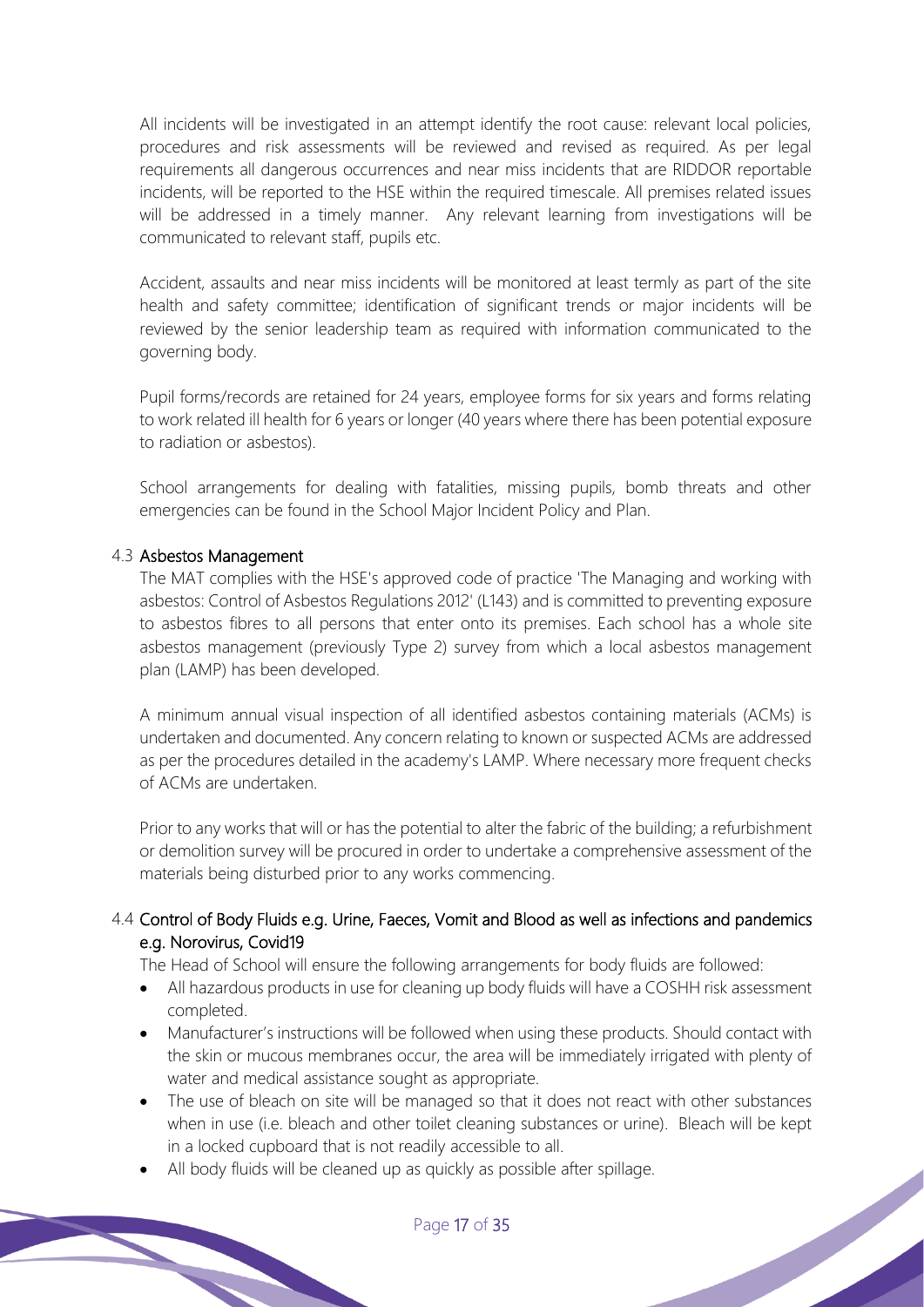- Appropriate disposable gloves will be provided and worn.
- To ensure bacteria are removed, any spillage of body fluids will first be cleaned with a detergent. (If spillage kits have been used, detergent to be used following initial clear up of absorbent material).
- Following an initial clean with detergent, any disinfectant such as chlorine, NaDCC granules (Sodium dichloroisocyanurate e.g. Presept, Actichlor) or liquid bleach can be used to clean and disinfect.
- The dilution of the bleach solution depends on the product being used as Chlorine contents vary; the material safety data sheet (MSDS) will be consulted along with the COSHH risk assessment. Solutions will be made up fresh as required.
- Urine spillages will be cleared up using paper towels before washing the area with a detergent solution. NaDCC granules/bleach will NOT be used, as a chemical reaction can take place which gives off a potentially harmful gas.
- Blood spillages will be cleaned up by gently pouring diluted bleach or granules over the blood spill, covered with disposable towels and cleaned up after 2 minutes with more disposable towels. The towels should be disposed of as clinical waste.
- Once the spillage has been completely cleaned, gloves will be removed and suitably disposed of and hands will be thoroughly washed using hot water and detergent.
- The MAT will take additional reasonable steps to protect our staff, pupils/visitors and others from infections and pandemics, such as Norovirus and Covid-19 virus. Our approach to an outbreak will be to consistently follow government, Department of Education and Health England guidelines to protect our staff, pupils/students and the wider general public.
- We will identify what work activity or situations might cause transmission of the virus, think about who could be at risk, decide how likely it is that someone could be exposed, and act to remove the activity or situation, or if this isn't possible, control the risk.
- We will provide all necessary equipment needed for staff to work and pupils/students to learn safely and effectively.
- Where necessary, such as with COVID19, we will create a detailed risk assessment and this will be continually reviewed as requirements and circumstances change.
- Staff will be made aware of the MAT and school's infection control procedures and contents of associated risk assessments. They will receive the necessary instruction and training where necessary to help minimise the spread of infection. Staff will make sure pupils/students are made aware of the infection control procedures.
- Where vulnerable persons are identified, the relevant support will be provided, eg home learning or working from home.
- Visitors to site will be kept to a minimum and will be required to adhere to the schools infection control procedures.
- Parents will be kept informed of their child's school infection control procedures via letter, website, posters or social media.

# 4.5 Establishing adequate health and safety communication channels

Communication channels will be established for the exchange of health and safety knowledge and information. Where necessary, these communications will be recorded and include:

- senior leadership team meetings and staff meetings
- health and safety committee
- consultation with the trade union representative(s)
- provision of information relating to safe systems of work and risk assessments

Page 18 of 35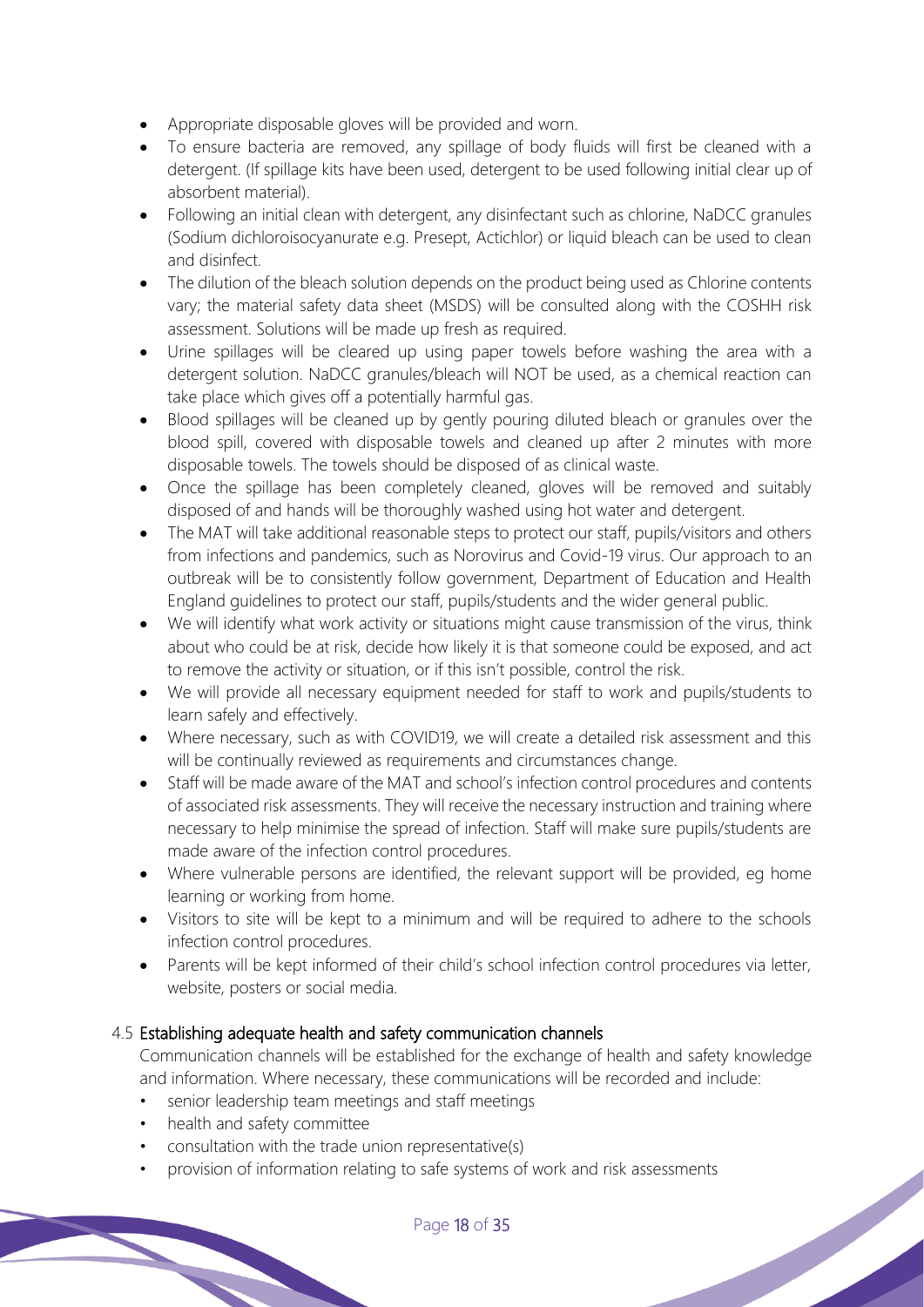- training provided
- communications with relevant specialist advisors and bodies
- Communication of health and safety bulletins or information both internally and externally generated across the Trust;

Where health and safety issues cannot be resolved at school level, they will be escalated through the management structure as appropriate.

#### 4.6 Competencies

The CEO and the Headteachers will consider health and safety competencies at least on an annual basis, ensuring the MAT's health and training matrix is populated with gaps being filled in a timely manner, focussing on mandatory training as a priority.

Heads of Department, Curriculum Subject Co-ordinators, Educational Visits Co-ordinator, Team Leaders and Persons in Charge of Identified Activities and Events will be supported and advised by the Senior Leadership Team in identifying hazards and ensuring that significant findings are recorded and risk control measures are implemented. All persons asked to carry out risk assessments will be suitably competent to do so.

The MAT ensures that they have access to competent technical advice on health and safety matters to assist them in meeting their objectives.

The MAT currently has a service level agreement with Billington Safety Services.

CLEAPSS is the designated health and safety adviser for science and technology. The Association for Physical Education (AfPE) is the source of health and safety advice for physical education school sport and physical activities. Where necessary, health and safety issues will be escalated to the MAT.

#### 4.7 Provision of an effective joint consultative process

School health and safety committees will meet at least once per term and will include representation from the school governing committee. Terms of reference set out the membership of this committee to ensure representation from all relevant parties. These committees will report to the Estates Manager and Board of Directors via the school governor representative, who will ensure that concerns are considered and addressed within a clear action plan, with identified responsibilities and target dates.

The committee membership will include (as a minimum) the Headteacher (or Deputy), a school governor, a member of teaching staff, a member of the support staff, a Trade Union representative where available, as well as the Estates / Site Manager. The Estates Manager will endeavour to attend at least one meeting per year and the H&S Consultant upon request. A representative of shared site users will be invited to attend.

Each member of the committee has a responsibility to cascade H&S information downwards and upwards within the organisation. A site-walk and fire drill will have been carried out as well as the statutory inspection matrix completed prior to the committee meeting so they can be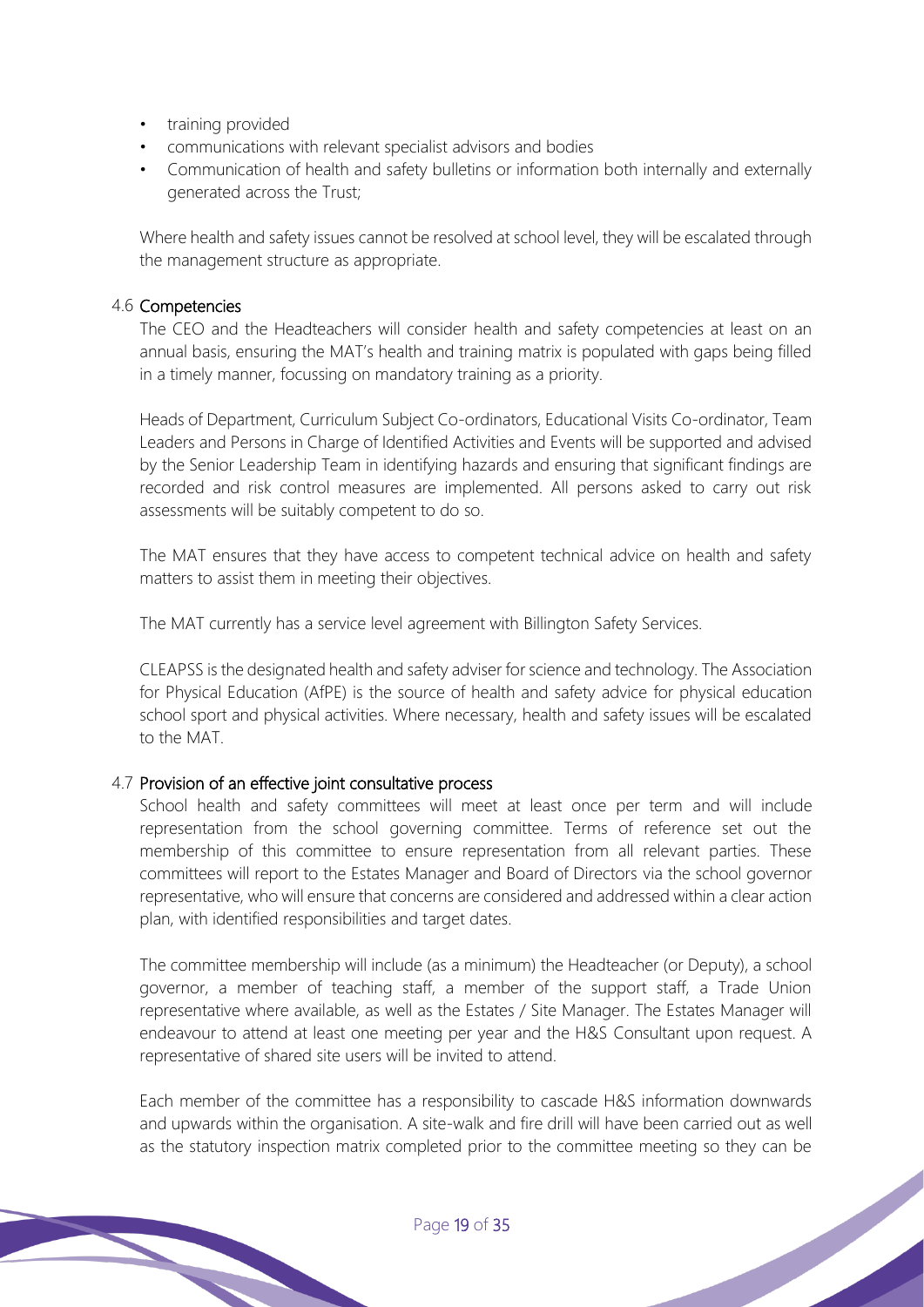discussed in the committee meeting and any resulting changes in process or good practice can be implemented in school and shared across the MAT.

The staff representative is responsible for sharing information between the H&S Committee and the School Council

#### 4.8 Involvement of Pupils

Health and safety items are discussed as an agenda item at school council meetings once per term. School council may also undertake an escorted site inspection where appropriate. The member of teaching staff which sits on the Health and Safety Committee will share information both from pupils to the committee and back.

#### 4.9 Contractor Management

The MAT complies with the Construction (Design and Management) Regulations 2015 and follows the HSE Guidance L153 "Managing Health and Safety in Construction" relating to the selection, management and control of contractors.

Each school will notify the Estates Manager and where necessary, the health and safety consultant, of all contracts other than routine maintenance and repairs. All construction work in a school must be managed through a MAT approved building consultant or project manager.

In liaison with the consultant / project manager, the school will:

- Endeavour to select contractors that have successfully achieved accreditation with a Safety Schemes in Procurement (SSIP) member e.g. CHAS, Safecontractor, etc. or an approved equivalent.
- If a contractor that is not accredited with an SSIP member is to be used, undertake a thorough assessment of competence. NB: the MAT is aware that it is only recommended that non-SSIP accredited contractors are used in exceptional circumstance or for nonconstruction related projects.
- Contractors will be issued with pre-contract information relating to the school and project to be undertaken. Before work commences, documented pre-contract meetings will be held.
- Provide all contractors with relevant information regarding the building such as the local asbestos management plan, asbestos locations, agreed site compound areas and welfare provision, known services, fire and emergency plans, details of first aid provision and accident/assault reporting procedures.
- Before commencement of any contract work, the site manager / site services officer and/or project manager will complete a contractor induction form with each individual contractor.
- Agree and ensure that there is clear segregation between pupils and contractors or provide adequate supervision to maintain safeguarding standards.
- No construction work will be permitted to commence without a suitable health and safety construction phase plan and site specific risk assessment method statements being provided.
- The site manager / site services officer, project manager and their teams will visually monitor works to ensure that work is undertaken safely and will report any concerns to the project/contract manager and the Headteacher.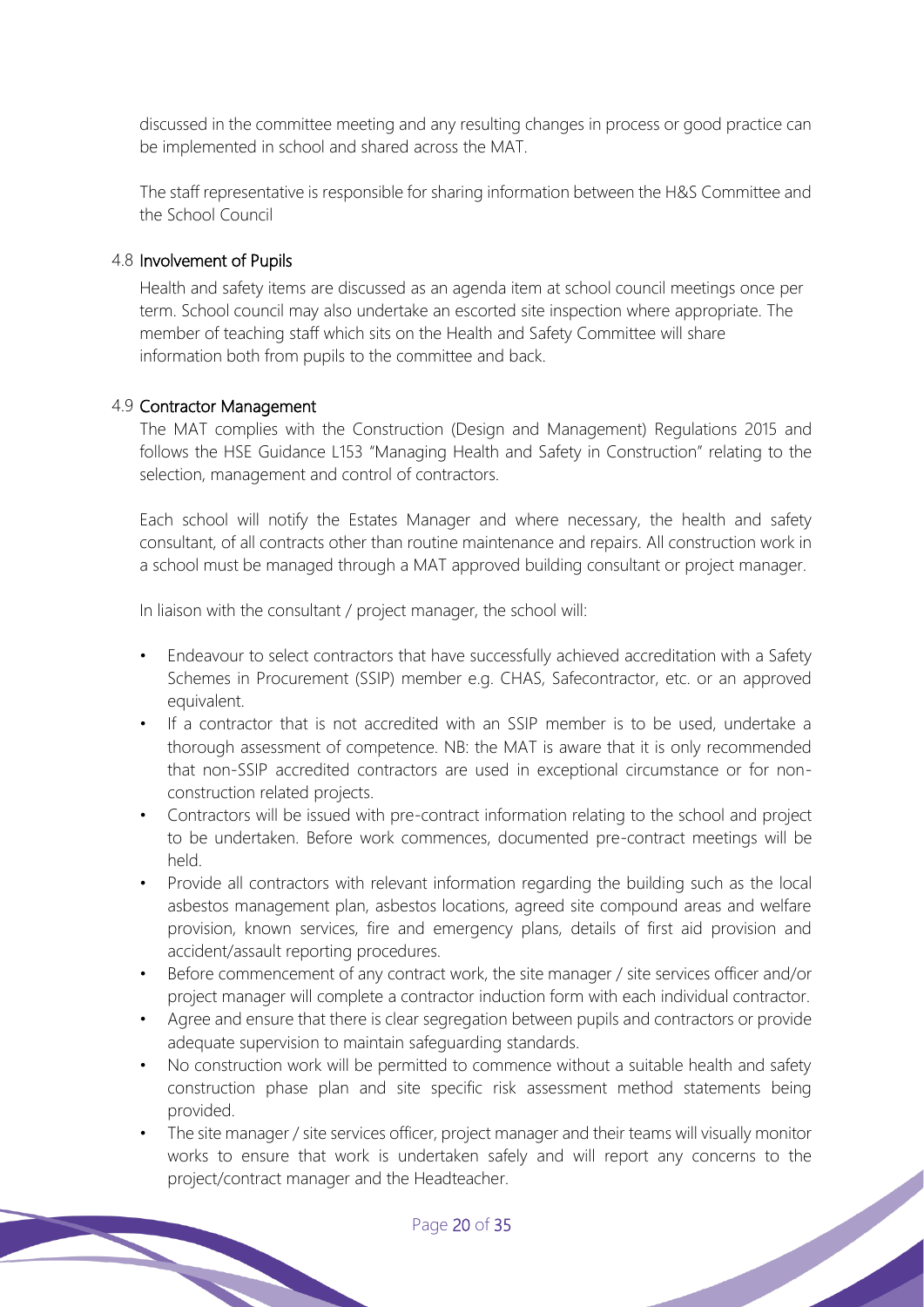- If the school is concerned that any works being undertaken appear to be unsafe they will request that works cease until further advice has been sought from the Project Manager or Health and Safety Consultant.
- At the end of the works, the (Principal) Contractor will be instructed to provide the consultants / project manager and school with relevant documentation relating to the work undertaken e.g. asbestos removal certificates, manufacturers' instructions/warranties, fixed wiring certificates, schematic diagrams of services, etc.
- For all construction work in school managed by the MAT approved building consultant, the MAT will be the 'client'.

# 4.10 Control of Hazardous Substances

The MAT complies with the HSE's approved code of practice *'Control of substances hazardous to health' (L5)* relating to the management and control of hazardous substances on site. Each school will ensure that:

- an inventory of all hazardous substances on site is kept and updated regularly;
- wherever possible non-hazardous substances are used and if this is not possible the least harmful substance is used;
- a COSHH risk assessment will be completed for all hazardous substances used and shared with relevant staff;
- wherever possible exposure to hazardous substances is prevented, where exposure cannot be prevented, a risk assessment will be carried out and controls measures implemented;
- where identified as part of the risk assessment, appropriate PPE will be provided to staff;
- any need for exposure monitoring or health surveillance will be carried out;
- sufficient information, instruction and training is given to staff to ensure full understanding of the hazards to health posed by substances in the workplace, and the importance of control measures provided;
- training records are maintained for those who receive training;
- information will also be given to others who may be affected, such as contractors, temporary staff and visitors;
- only substances purchased through the schools procurement systems can be used on site;
- substances are stored correctly and those that are no longer used disposed of properly;
- COSHH risk assessments are monitored and reviewed annually, or earlier if necessary.

# 4.11 Curriculum Policies

Departments which involve more hazardous activities or working environment have written their department policy based on recognised guidance, such as CLEAPSS and AfPE, These department include:

- Physical Education School Sport and Physical Activity (PESSPA)
- **Science**
- Technology

# 4.12 Defect Reporting

Each school has a defect reporting procedure whereby any damage or defect to the premises or equipment and furnishings is reported using the "Every" system. Defective equipment is isolated and labelled as defective to prevent use until replaced or repaired. Where premises<br>Page 21 of 35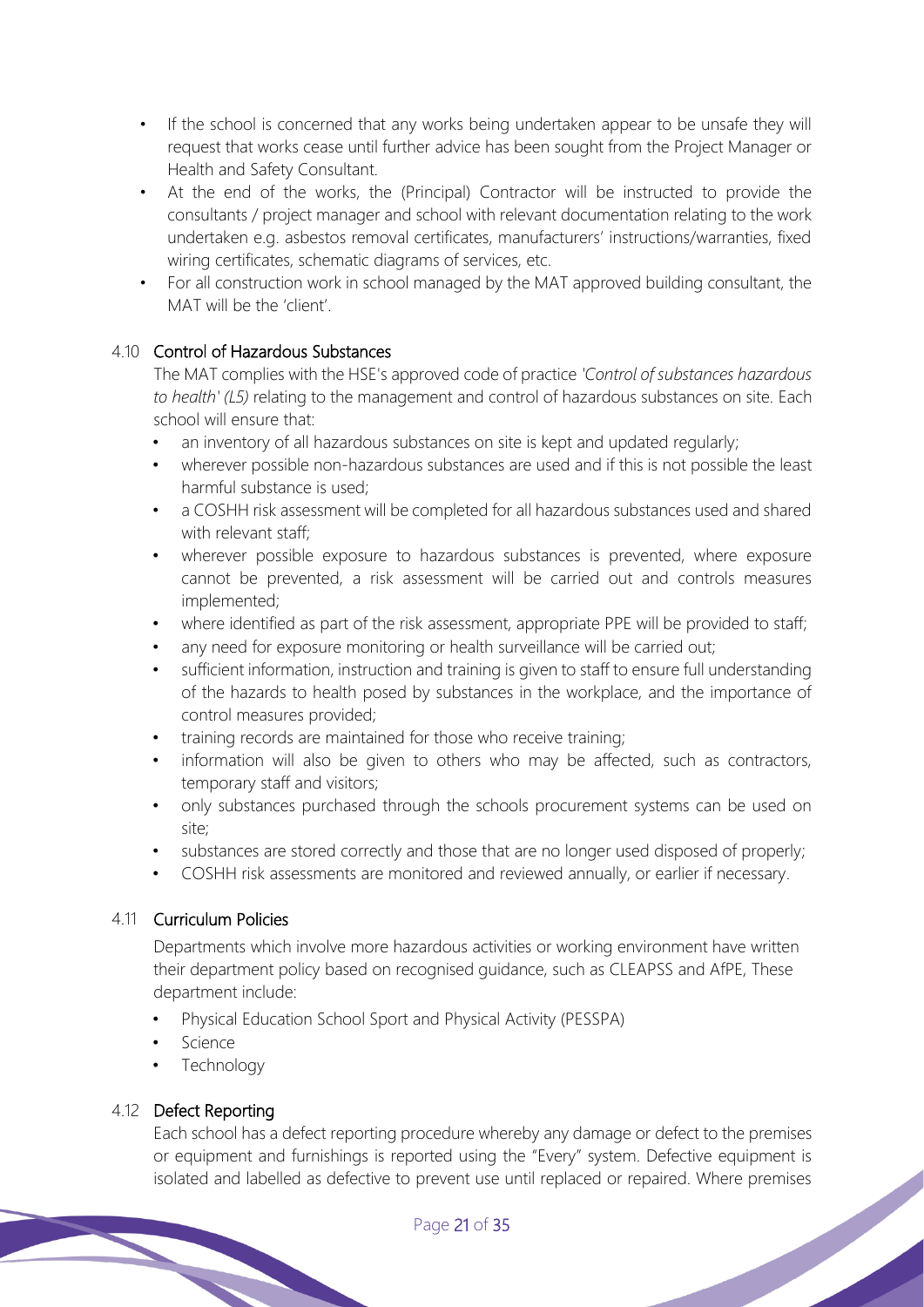defects are identified a dynamic assessment is carried out to decide whether an area should be isolated or cordoned off whilst awaiting repair.

# 4.13 Display Screen Equipment (DSE)

Regulations that cover the use of display screen equipment are covered by the Health and Safety (Display Screen Equipment) Regulations. The MAT will ensure the following arrangements are followed:

- Any employee that uses a computer receives information on health and safety relating to display screen equipment use.
- DSE self-assessments covering work regime, workstation equipment, workstation layout and environmental factors are undertaken and documented for:
	- o all staff that use display screen equipment as a significant part of their normal work;
	- o it is essential for that staff member to use DSE for their work, and
	- o those who normally use display screen equipment for continuous or near-continuous spells of an hour or more at a time; use it in this way more or less daily; have to transfer information quickly to or from the display screen equipment and also need to apply high levels of attention and concentration.
- Actions identified in self-assessments are implemented.
- Self-assessments are reviewed regularly, when a new workstation is set up or when a substantial change is made to an existing workstation (or the way it is used).
- Self-assessments are repeated if there is a reason to suspect they may no longer be valid e.g. if a user starts complaining of pain or discomfort.
- Each school ensures training records are maintained.

# 4.14 Driving

All staff that drive their own cars for work purposes must have a full UK driving licence, business insurance and maintain their vehicle in a road worthy condition. Annual licence and insurance checks are undertaken and documented.

Each school will ensure all driving activities are risk assessed and that where private vehicles are used for business use:

- The driver holds the appropriate licence for the vehicle being driven.
- The driver is fit to drive the vehicle.
- The vehicle is taxed, has a valid MOT and is in a roadworthy condition.
- The vehicle is insured for business use.
- The vehicle is fitted with appropriate safety restraints and child seating for the age and height of the child (where required).
- Safety restraints are worn whilst the vehicle is in motion.

Where schools lease and uses a mini bus, they will ensure that the arrangements listed below are followed:

- The driver meets the age, licencing and experience criteria for driving minibuses as laid down in the H&S Procedures: Occupational Driving & Driving the School Mini Buses.
- The driver is fit to drive the vehicle.
- The driver has undertaken the LA Defensive Driving (prior to conversion) or a MIDAS course within the last three years.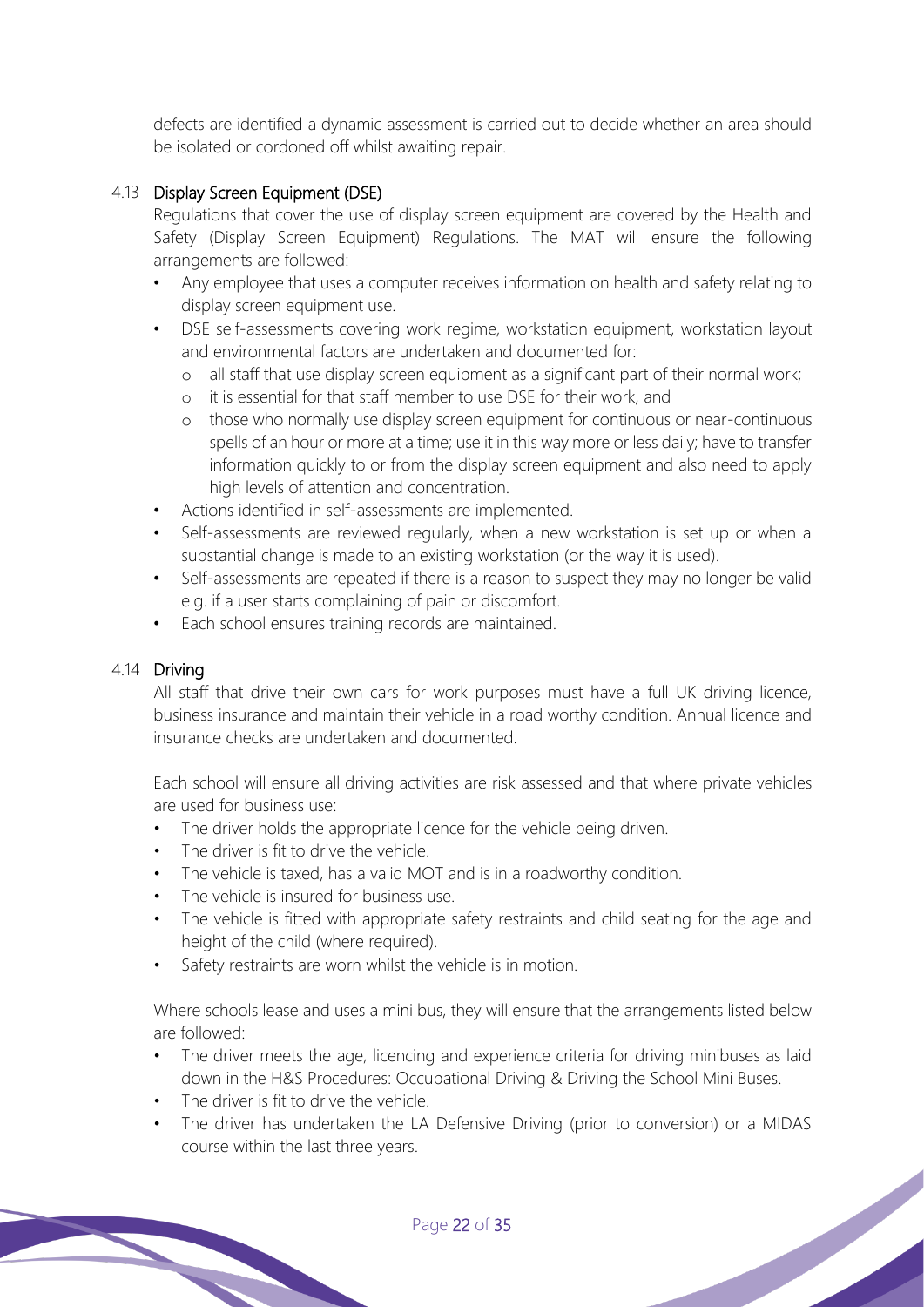- The vehicle is taxed, has a valid MOT, is adequately insured and is in a roadworthy condition.
- The vehicle is maintained and serviced on a regular basis as part of a scheduled maintenance programme and is subject to formal safety inspections.
- The vehicle is operated under a Section 19 Permit and the permit disc is present and on display in the vehicle.
- A pre-use vehicle check is carried out and recorded for school owned, hired or leased vehicles. Any defects should be rectified. If the defect is unable to be rectified it should not be used.
- A record of the vehicle's usage is kept.
- The vehicle is fitted with a suitably sized first aid kit and fire extinguisher.
- A code of conduct indicating expectations in relation to behaviour is employed and adequate supervision of children is in place to prevent disruption to the driver.
- The vehicle is fitted with the correct safety restraints and child seating for the age and height of the child (where required).
- Safety restraints are worn whilst the vehicle is in motion.

The MAT recognises that it is an offence to use, cause or permit the driver to use a hand-held mobile phone or other electronic communication devices whilst driving or controlling a vehicle on the road and will instruct staff that:

- Drivers must not respond to calls or messages whilst driving. Calls or other communications must only be returned when safe and legal to do so, i.e. vehicle is stationary and in safe position with engine turned off.
- Hand held radios and mobile phones are not to be used on petrol station forecourts.

All accidents that occur whilst on school business will be reported.

Where staff are involved in an accident they are instructed NOT to admit any liability or responsibility at the scene; to exchange insurance details and notify the Head of School as soon as possible; the driver to complete an accident report form as soon as possible whilst the details of the accident are still fresh.

In the event of a vehicle fire, staff are instructed to:

- Stop the vehicle in as safe a position as the situation allows
- Get all persons out of the vehicle and move to a safe location
- Contact the emergency services if required
- Only if you feel it is safe to do so without endangering yourself or others, try to put out the fire

Reference should be made to each school Minibus Policy.

# 4.15 Electrical Systems and Equipment

The MAT maintains and services electrical systems and equipment in line with statutory guidance and best practice. Electrical systems (hard wiring) is periodically inspected every 5 years by a competent contractor and records maintained; any remedial works recommended are acted upon in a timely manner.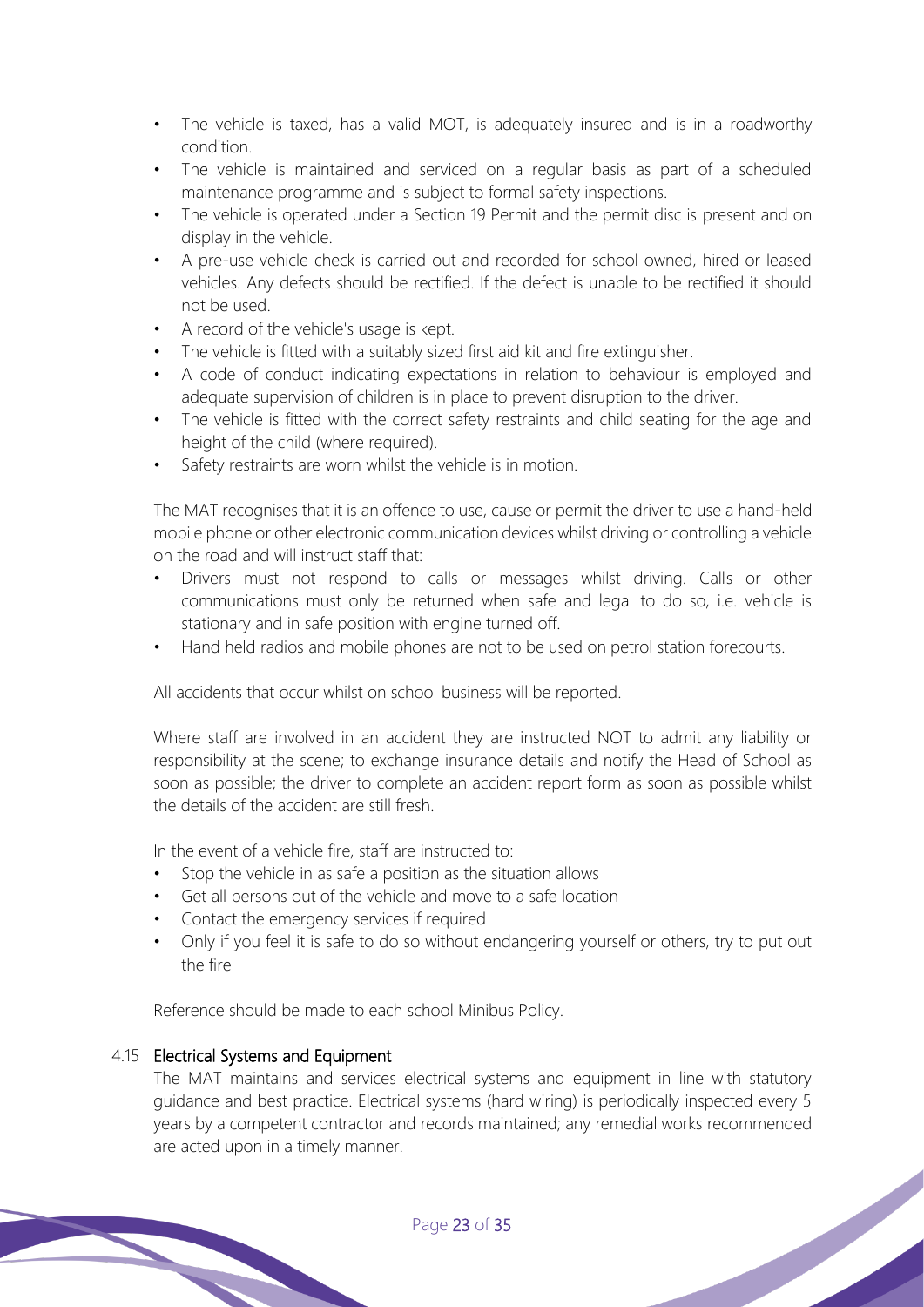Portable electric appliances have a portable appliance test (PAT) carried out, in line with HSE guidance 'Maintaining portable electrical equipment in offices and other low environments' (INDG236), by a competent contractor with records maintained.

Formal regular workplace inspections are undertaken whereby all equipment is visually inspected. Staff are instructed to undertake a visual inspection of equipment prior to use and not to use any equipment that appears damaged or defective. The school's defect reporting procedure is followed as required.

#### 4.16 Financial Resources

The Chief Executive and Estates Manager will review the MAC budget to determine, in the light of past performance, if adequate resources are being deployed to ensure adequate health and safety management and control.

#### 4.17 Fire Safety

The MAT is committed to providing a safe environment for staff, pupils/students and visitors. Each school's Fire Risk Assessment and Fire and Emergency Plan will be reviewed annually, documents will be reviewed sooner following any significant changes to the building or room use, as part of any refurbishment / construction projects, following a fire or other emergency incident or after an unacceptable fire drill.

The procedures detailed in the Fire and Emergency Plan may be implemented in other circumstances where there is a need to evacuate the building or the site; this may include incidents such as gas leaks, bomb threats etc. Where there is information relating to a specific threat it will be included in the appropriate section of the plan.

The Fire Service will be informed of the location of stored gas cylinders, radioactive sources, science laboratories, catering facilities and the plant rooms.

Appropriate instruction and training relating to fire safety, including safe evacuation and emergency procedures will be provided to staff (including agency, temporary, peripatetic, work placements and work experience) and recorded. Appropriate information/instruction will be provided to pupils/visitors/contractors.

Where staff, pupils or any other person who regularly attends the school are identified as needing additional support or assistance to evacuate the building in the event of an emergency, a personal emergency evacuation plan (PEEP) will be developed and implemented.

Regular fire drills will be undertaken on at least a termly basis; drills will include before and after school activities and lunch/break periods.

Where there is a planned test of the fire alarm system or a planned drill, appropriate arrangements are in place to ensure that the fire service do not respond unnecessarily. This is normally by contacting the appropriate monitoring facility to advise of intent to activate the system. Following either a planned or unplanned evacuation of the school buildings, a de-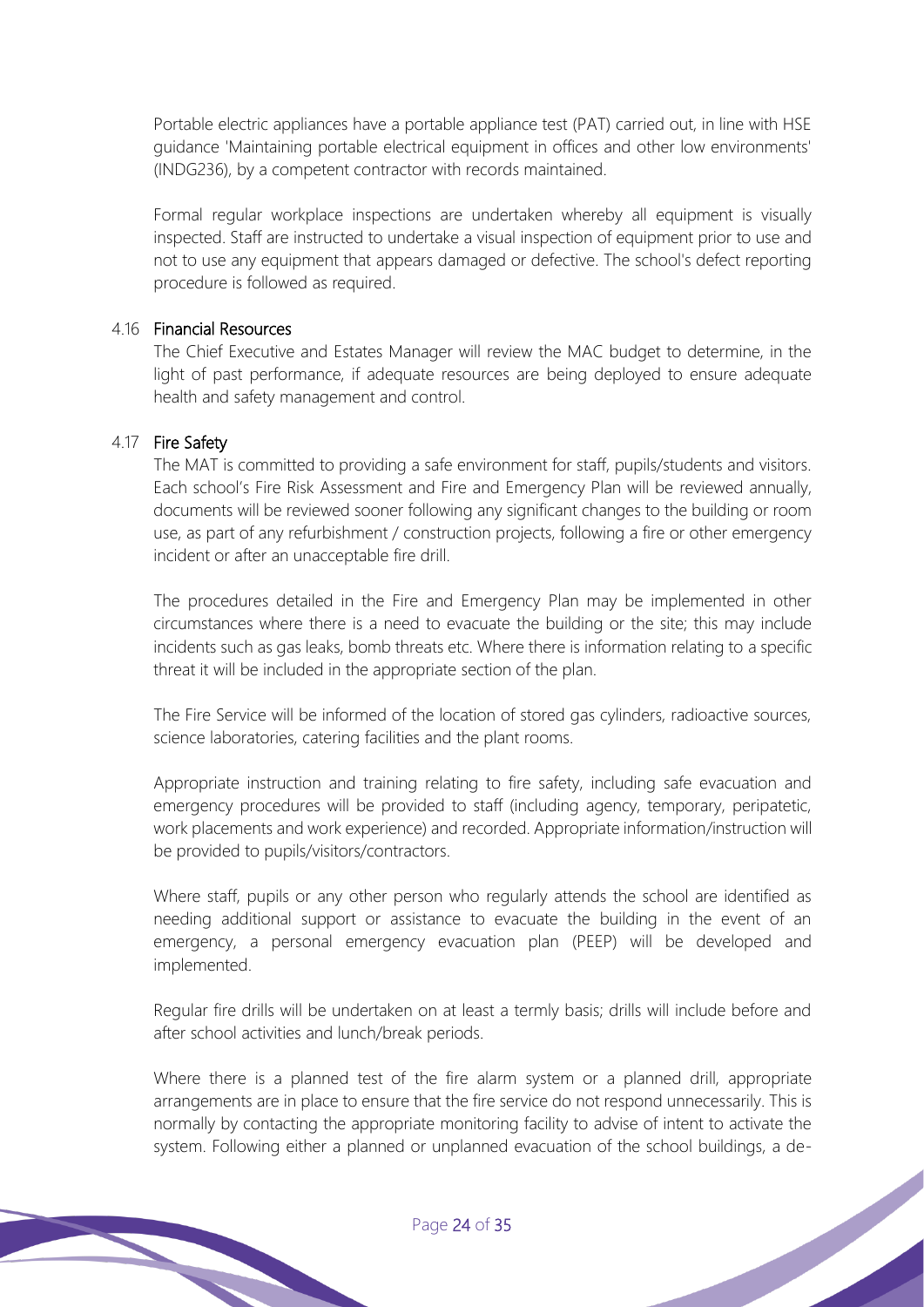brief session will be held to review the effectiveness of the evacuation and consider where any review of the fire and emergency plan is required.

All activations of the fire alarm system will be recorded. The fire service will be informed of all incidents of fire, even if small and extinguished.

# 4.18 First Aid and Supporting Pupils' Medical Needs

Each school carries out a first aid needs assessment to ensure that suitable first aid arrangements are in place and maintained for all activities. Each school ensures that:

- the number of first aiders and appointed persons meets recommendations and adequate cover is available to cover for annual leave and unexpected absences;
- all first aiders and appointed persons hold a valid certificate of competence, the academy maintains a register of all qualified staff and will arrange re-training as necessary;
- First Aid notices are clearly displayed around the academy;
- sufficient numbers of suitably stocked first aid boxes are available and checked regularly to ensure they are adequately stocked;
- a suitable area is available for provision of first aid;
- staff are regularly informed of first aid arrangements within the school, through induction, teacher training days and the staff handbook which is issued annually;
- where first aid has been administered this is recorded in the first aid treatment book;
- correct reporting procedures are followed;
- individual risk assessments have been carried out which consider first aid provision for lone workers and employees who travel in works vehicles that carry passengers;
- information, instruction and training will be provided to staff on any specific medical conditions of pupils and the procedures to follow in case of emergency.

Reference should be made to the school Medication Policy.

# 4.19 Gas Safety

The MAT will ensure the safe installation, maintenance and use of gas systems, including gas fittings, appliances and flues, making sure any fitting is designed for the purpose and complies with appropriate standards.

The Site Manager, with the support of the Heads of Technology and Science, is responsible for ensuring gas appliances are serviced annually by a competent person and that a record in respect of any appliance or flue so checked is made and retained for a period of at least two years from the date of that check. No person shall carry out any work in relation to a gas fitting or gas storage vessel unless they are competent to do so. The MAT does not allow any of its employees to carry out any work in relation to a gas fitting or service pipework. The MAT will make reasonable efforts to obtain evidence that any person intended to perform gas installation work under contract is a member, or employed by a member, of a class of persons approved by the HSE; currently a Gas Safe Commercial engineer.

The MAT will ensure that no pipe or pipe fitting for use in the supply of gas to the building is:

- (a) made of lead or lead alloy; or
- (b) made of a non-metallic substance unless it is  $-$ 
	- (i) a pipe connected to a readily movable gas appliance designed for use without a flue;<br>Page 25 of 35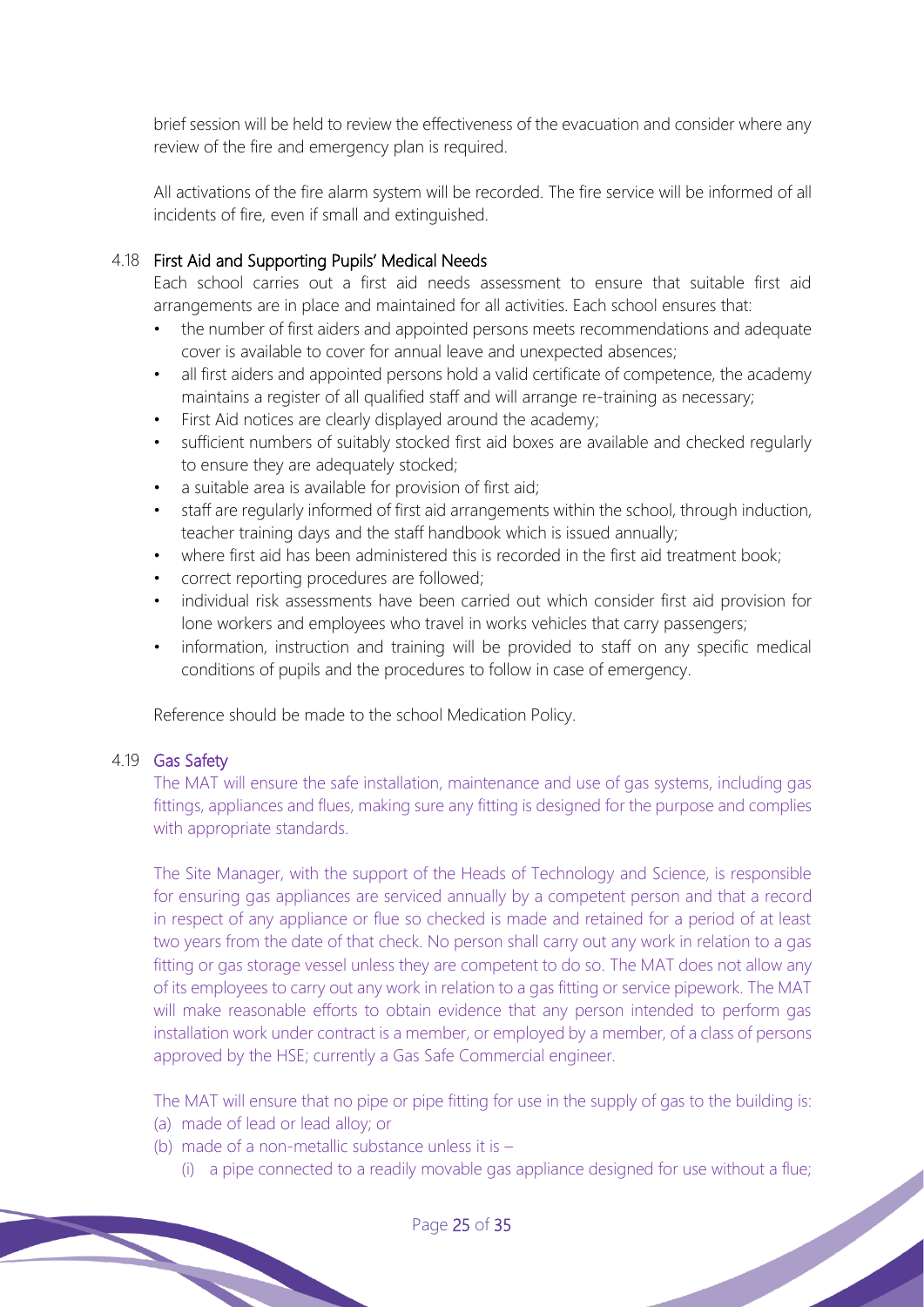(ii) or a pipe entering the building and that part of it within the building is placed inside a metallic sheath which is so constructed and installed as to prevent, as far as is reasonably practicable, the escape of gas into the building if the pipe should fail.

The MAT will ensure no person shall carry out any work in relation to a gas fitting or gas storage vessel otherwise than in accordance with appropriate standards and in such a way as to prevent danger to any person.

No readily combustible materials will be stored in any plant rooms or gas meter box / cupboard.

Staff working in areas where a gas supply is in use shall ensure that the gas supply is switched and locked off when not in use. They will be instructed to ensure the gas supply is isolated in the event of an emergency.

Where a fuel gas escape is suspected or known to be occurring, the Site Manager or relevant member of staff will take immediate action to cause the emergency control or gas cylinder shut-off valve(s), as appropriate, to be closed, except where this would be dangerous, e.g. requiring entry into a confined space where there is a smell of gas when the premises should instead be evacuated. If gas continues to escape, the Site Manager will immediately notify the supplier emergency gas service that there is a suspected escape of gas.

Where a gas fitting has to be disconnected, the MAT will ensure the gas engineer, with the appropriate fitting, seals off every outlet of every pipe to which it was connected.

Reference should also be made to the separate technology and science department policies.

#### 4.20 Moving and Handling

The MAT complies with the HSE's approved code of practice *'Manual handling. Manual Handling Operations Regulations 1992 (as amended). Guidance on Regulations (L23).* 

Within each school there are a variety of moving and handling tasks that may be necessary; this could range from moving files to assisting an individual with mobility issues to handling desk and chairs for exams. The school manages the risk associated with moving and handling tasks by ensuring that:

- moving and handling is avoided whenever possible;
- if it cannot be avoided, moving and handling is properly planned, has a relevant risk assessment, is carried out by competent staff and carried out in a manner which is, so far as is reasonably practicable, safe;
- those undertaking specific moving and handling tasks have received appropriate training and training records are maintained;
- any equipment provided to assist with moving and handling tasks is maintained and serviced in accordance with statutory requirements;
- any defective equipment is taken out of use until repaired or is replaced;
- an individual risk assessment will be completed for all new or expectant mothers and staff with identified medical conditions that may be affected by undertaking moving and handling tasks, these may result in some moving and handling task being restricted;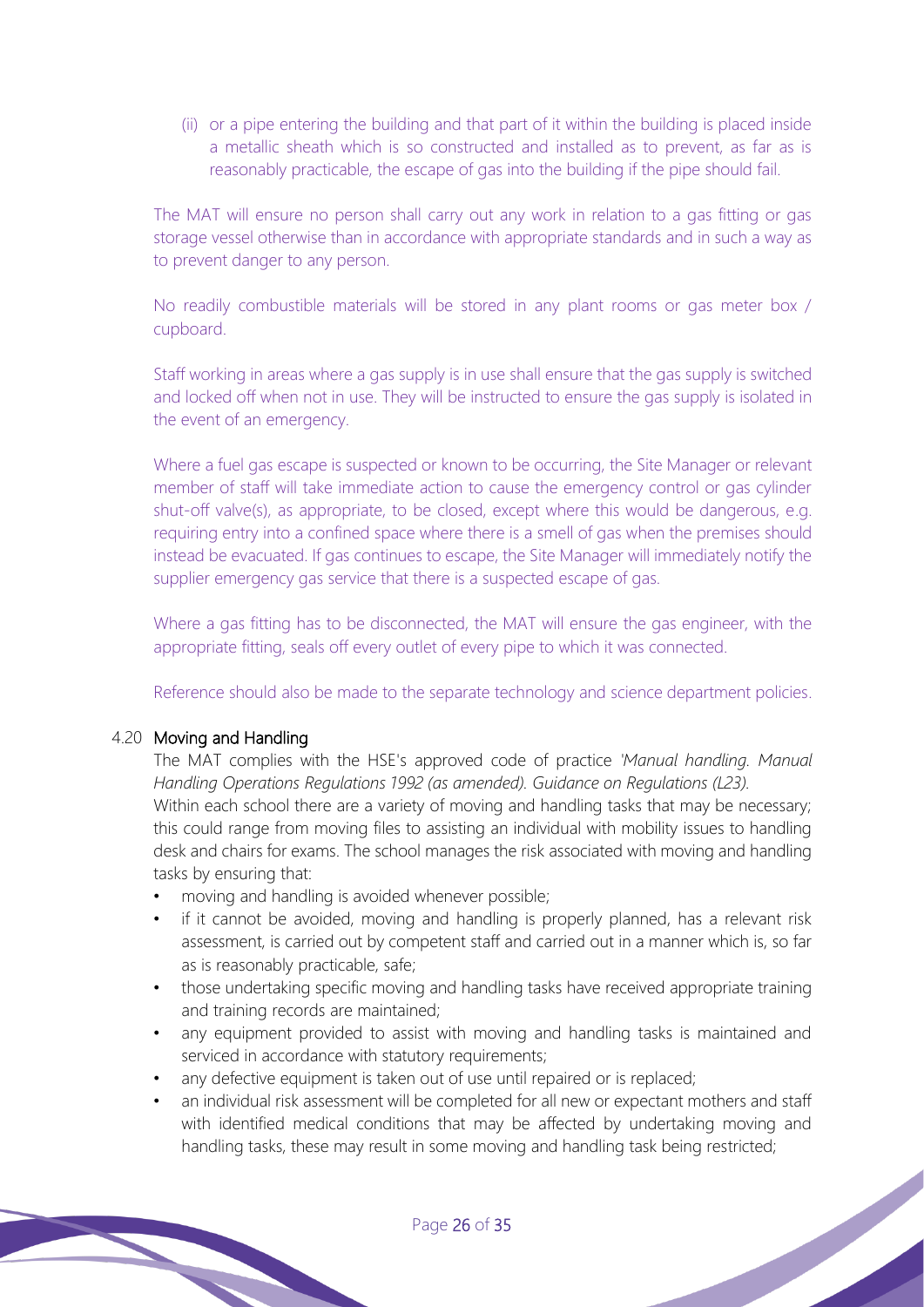any accidents resulting from manual handling operations will be investigated to identify root causes and implement additional controls as required.

# 4.21 Occupational Health and Work-Related Stress

The MAT acknowledges that there are many factors both work related and personal that may contribute to staff ill health including stress.

The MAT will follow the principles of the HSE guidance "Tackling work-related stress using the management standards approach". The following arrangements are in place to locally manage staff health issues:

- employees are advised that it is their responsibility to inform their line manager, the Headteacher or another member of the senior leadership team of any ill health issues;
- an appropriate senior member of staff will meet and discuss the ill health issues with the employee and consider what actions could be taken to support the staff member and where appropriate assist in reducing stress levels;
- the member of staff will be offered a referral to an occupational health professional for advice and support, e.g. counselling, etc;
- the member of staff will be advised that support can also be provided through their trade union;
- a series of regular review meetings will be scheduled to monitor ill health and stress levels where they have been identified;
- if it is identified that there is a high occurrence of staff ill health or stress within the school, the Headteacher will actively seek support to undertake a holistic assessment to identify what the possible root cause may be and implement a plan to improve the situation.

# 4.22 Off-Site Visits including School-led Adventure Activities

The MAT adopts the National Guidance for the Management of Off-site visits and LOtC activities. Reference should be made to the Educational Visits Policy that details these arrangements.

# 4.23 Risk Assessment

The Management of Health & Safety at Work Regulations 1999 covers the outline requirements for the management of health and safety. Reference should also be made to the HSE publication HSG65 Successful Health & Safety Management.

The MAT will assess the risks to the health and safety of all staff, pupils/students and of anyone else that may be affected by the work activity. Risk assessments are undertaken for tasks/activities where significant hazards have been identified or where there is a foreseeable risk of injury/ill health. The clear identification of all foreseeable risks will enable the necessary preventative and protective measures to be implemented.

Each school will ensure that all those staff members who carry out risk assessments will be competent do so and where appropriate, the specialists mentioned in paragraph 4.06 above will assist in the preparation of assessments.

Once decisions on the suitable risk controls are made, the risk assessment will be recorded and copies made available to all those who require them. Where it is identified as being necessary, additional training or information will be provided for any staff member.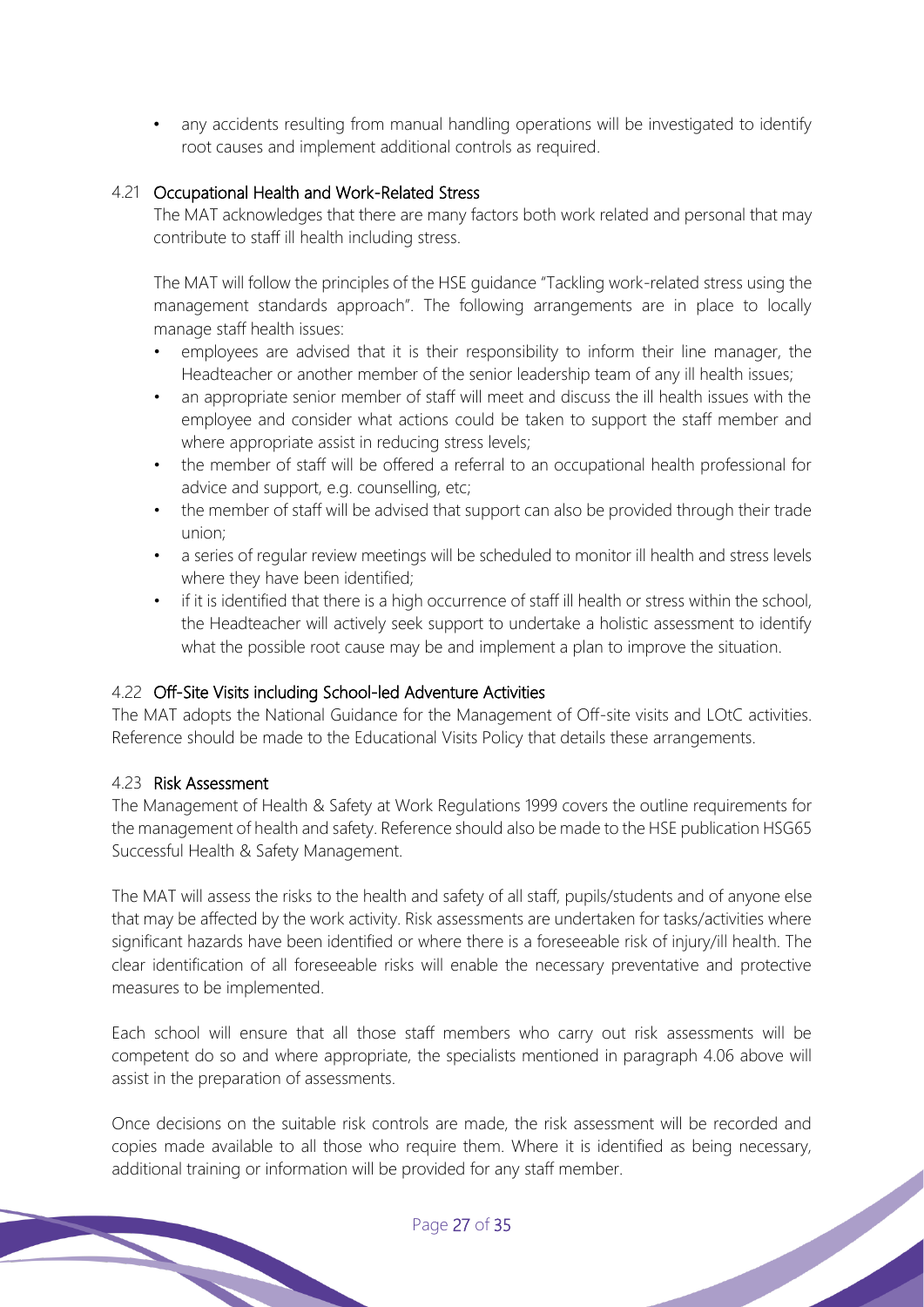The Headteacher will bring to the attention of staff all the necessary precautions detailed in the written risk assessment and the Senior Leadership Team will monitor systems of work and the working environment to ensure that staff are acting in accordance with the details outlined in the written assessment.

Each school will make arrangements for putting into practice all the control measures that have been identified as being necessary in the risk assessment. Competent people will be appointed to apply the measures that are necessary to comply with the duties under health and safety legislation. Health surveillance for employees will be provided where the risk assessment shows it to be necessary.

Temporary workers will be given particular health and safety information to meet their special requirements. All staff have a duty to follow health and safety instructions and report any dangerous aspects.

All risk assessments will be reviewed at least annually, or earlier should the need arise e.g. following an incident, change of method of work, etc.

In the event that a situation occurs that could present serious or imminent danger to any person whether they are a staff member, pupil or other the following procedure will apply:

- Planned work and/or activity with the pupils that could be affected will cease; the responsible person on site will instruct staff on necessary immediate action to be taken to reduce the danger if possible; if this is not possible the location or activity will be cordoned off or access prevented until the danger has passed or the area can be made safe.
- Advice will be sought by the Head of School from relevant external sources as necessary e.g. the health and safety consultant, CLEAPSS, etc.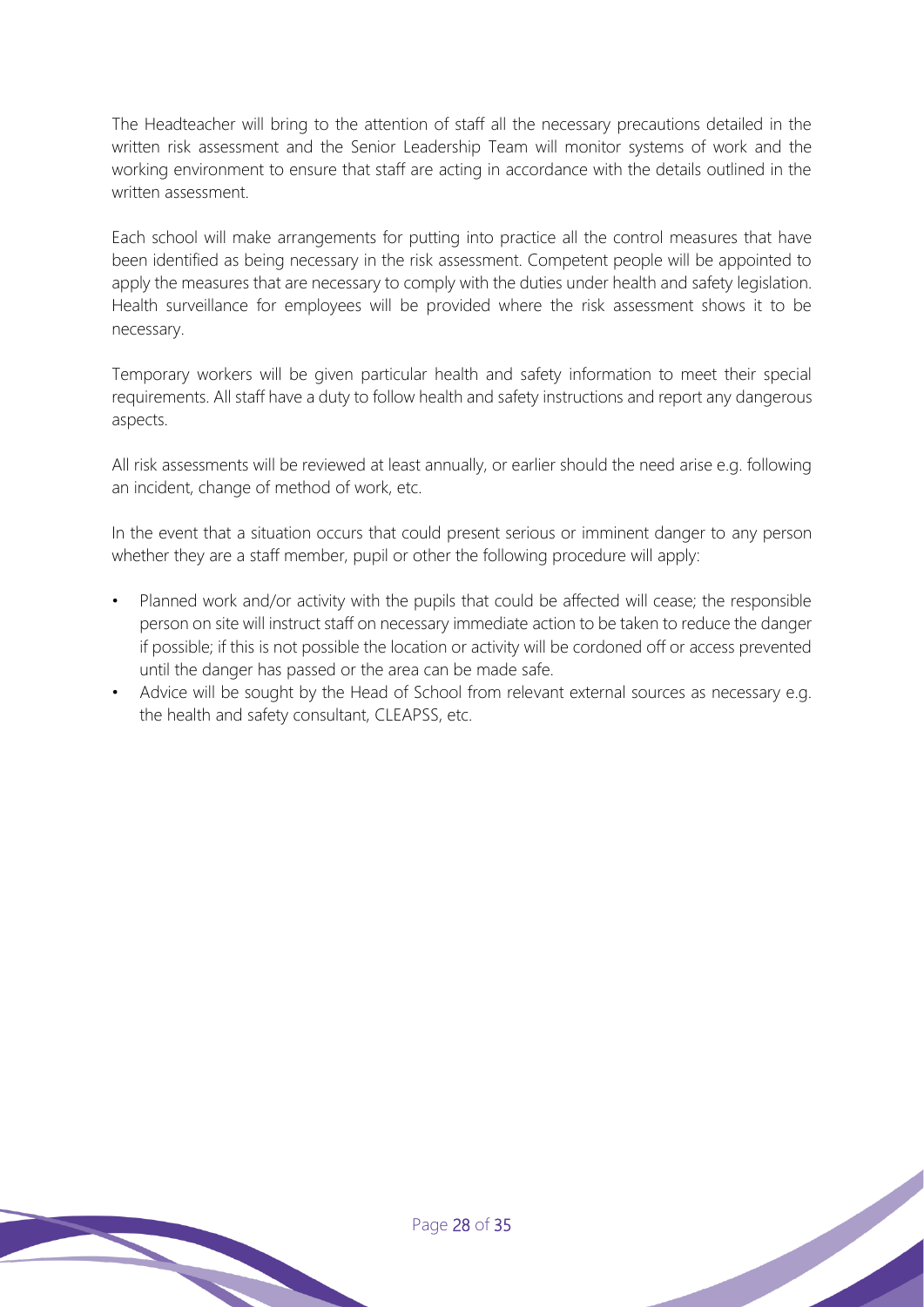Refer to our risk management flow chart drawn below:



#### 4.24 School Security

Each school has a site security policy in place; this will be reviewed and updated on a regular basis or as necessary.

The Headteacher will ensure that standard procedures are in place to minimise risk and that all staff are fully aware of the security arrangements and of their own responsibilities, receiving such training as is necessary to fulfil those responsibilities.

The Headteacher will ensure parents and older pupils are fully informed of the security arrangements and should be encouraged to help.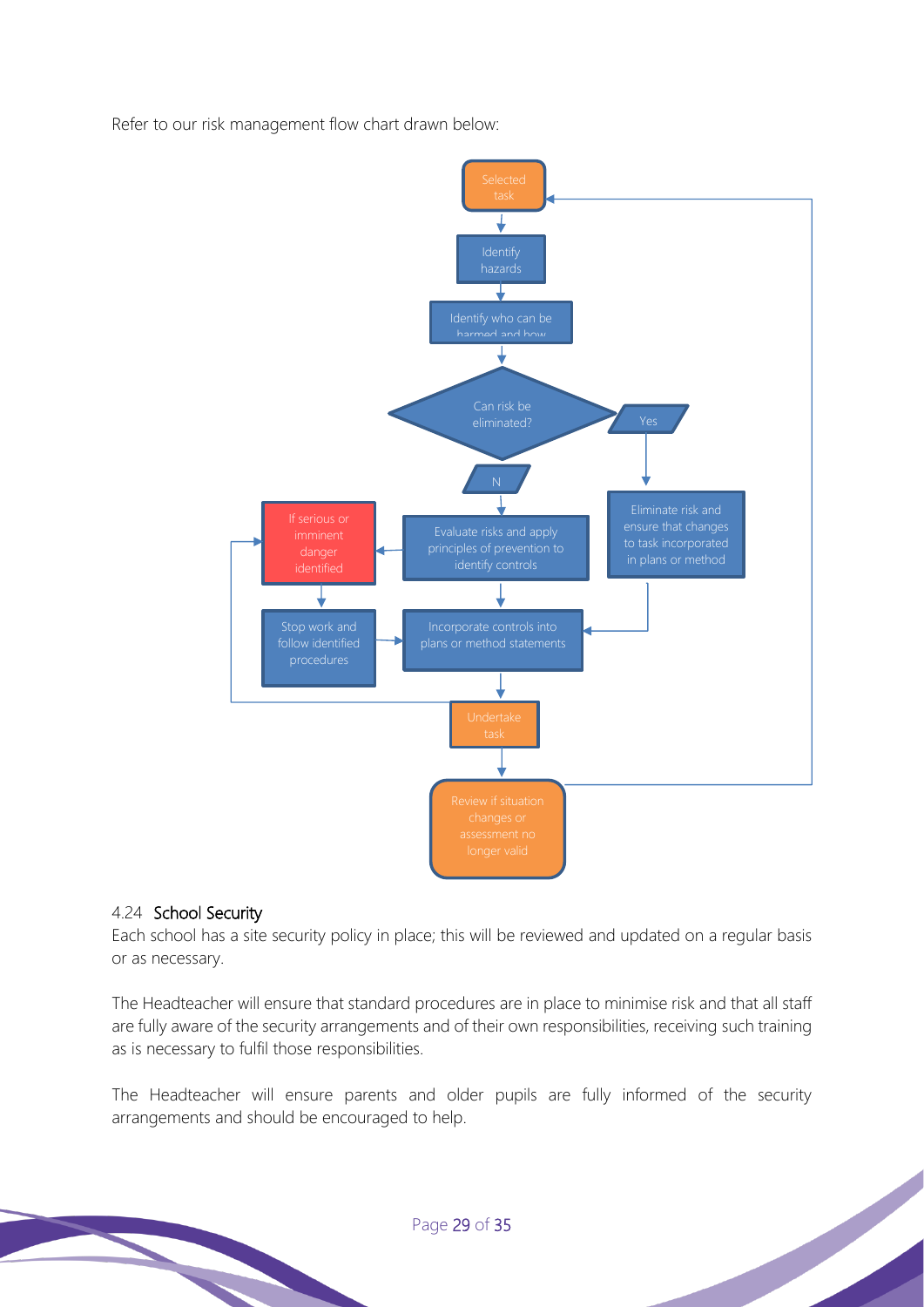Each school undertakes an annual review of security risk and undertakes regular routine security checks. Advice is obtained from the health and safety consultant on security matters and all crimes are reported to the Police. The Headteacher reports regularly to the Board of Directors.

The Headteacher of each school is responsible for the security of the premises during the school day; in their absence another member of the senior leadership team assumes this responsibility.

Day to day management of site security is delegated to the Site Manager / Site Services Officer.

Teaching and non-teaching staff are made aware of the security procedures and know how to:

- Protect pupils from harm
- Guard against assault
- Safeguard property
- Contact the police/emergency services

New staff are informed of the school's security arrangements and of their responsibilities before taking up their post.

The site staff are responsible for the "hands-on" security of the school, for example unlocking and securing the school site and buildings during the week and pre-arranged out of hours community use.

As children progress through the school, they are made increasingly aware of the security procedures. They will be encouraged to assist with these procedures when possible. The pupils will be taught about personal safety and social responsibilities.

The Headteacher will be informed of any special concerns regarding pupils (e.g. pupils on the Child Protection Register/ looked after children/those who may be abducted/ those who may run way and any who are subject to Care Orders) and parents and outside agencies have a responsibility to ensure that this information is shared with the school. Relevant teachers will be informed in confidence, of any pupils who require special care and sensitivity.

The parents of pupils are kept fully informed of security procedures, and of their responsibilities when visiting the school, in the:

- School newsletter
- Individual letters
- School website

The MAT values co-operation from the local police and community in assisting security arrangements for its school sites and the surrounding areas. Each school communicates with the local neighbourhood wardens on security matters. Local residents are encouraged to report incidents directly to the Police.

The Police are called immediately if there is an incident of a violent, aggressive or abusive nature.

The Police will be called immediately when a child goes missing, for example after school.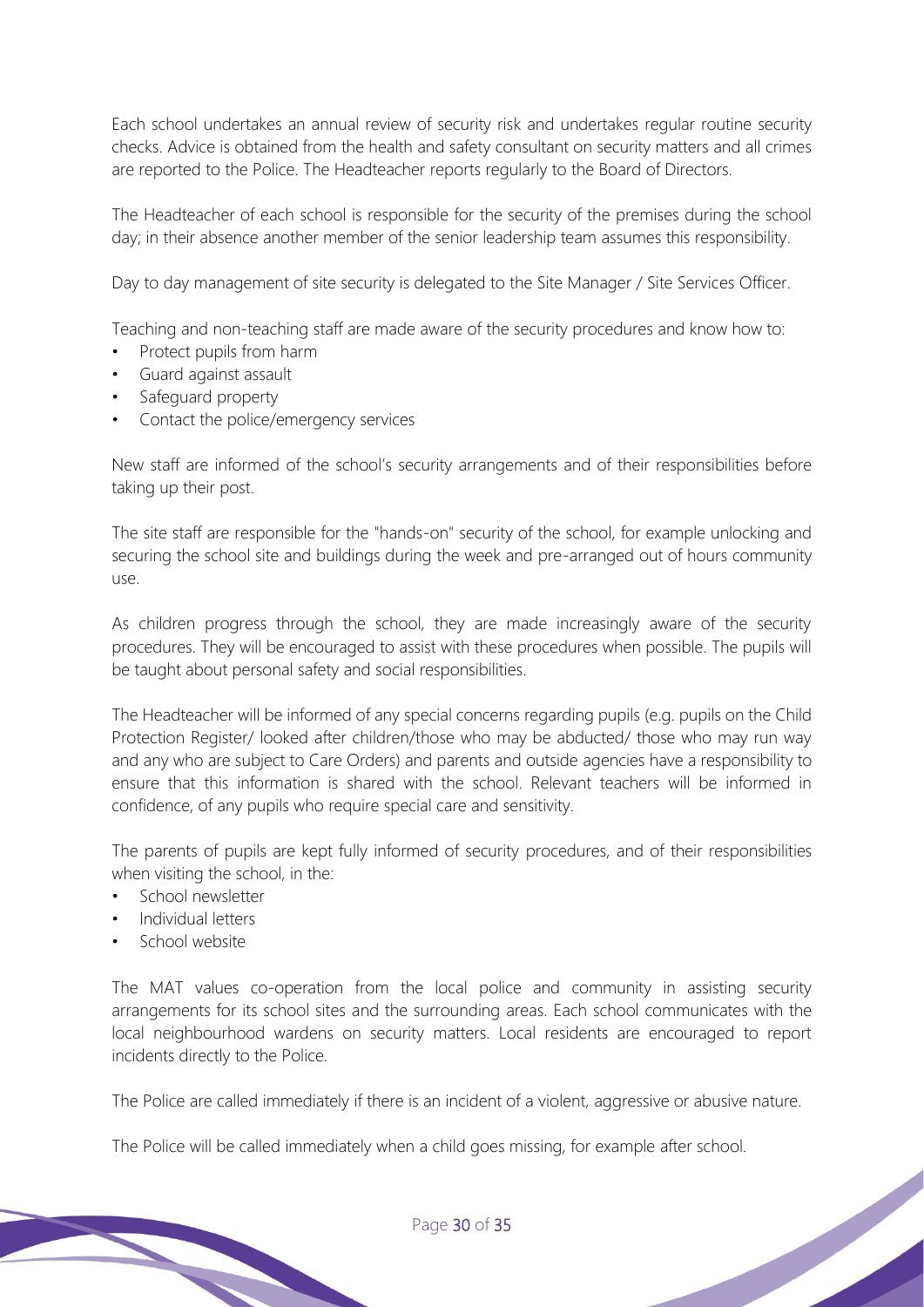For further details, reference should be made to the school security policy.

# 4.25 Statutory Inspections

The MAT and individual schools have a contract in place with relevant specialist companies for statutory inspections.

Each school ensures that statutory inspections are undertaken at required intervals for all plant and equipment required.

The MAT has recently invested in compliance management software, the "Every" system, which details required inspections, date of last inspection, date of next inspection and who is undertaking the inspection. The information in the Every system is kept up-to-date by the Office Manager (primary schools) or Site Manager (Blue Coat), monitored regularly and reviewed in meetings with the SLT and Health and Safety Committee.

# 4.26 Preventing workplace harassment and violence

The MAT is committed to providing a safe and secure working and educational environment for staff, pupils and any other persons on its site. Where applicable, in addition to the control measures identified in the site specific violence and assaults risk assessment and lone working risk assessment, the following procedures are in place:

Staff are advised to:

- avoid confrontation if possible
- withdraw from situation
- arrange seating so that a clear escape route from the room to a place of safety is available. Sit near the door, or use a room with two doors
- follow measures/ procedures identified in violence and assaults risk assessment
- contact emergency services, as appropriate.
- inform the Head Teacher or a member of the senior management team if confrontation has taken place

Each school will:

- ensure, if considered necessary, the Headteacher or member of the senior management team attends site on being informed of an incident
- have in place procedures for the reporting of incidents
- offer counselling/ support through an occupational health specialist
- debrief individuals following any incident
- provide training on how to manage conflict and aggression as required
- review the violence and assaults risk assessment following any incident.

# 4.27 Water hygiene management

The MAT will comply with the HSE approved code of practice 'Legionnaires' disease - The control of legionella bacteria in water systems' (L8). Each school will:

• employ an external person with relevant knowledge and competence to obtain initial advice on any necessary actions;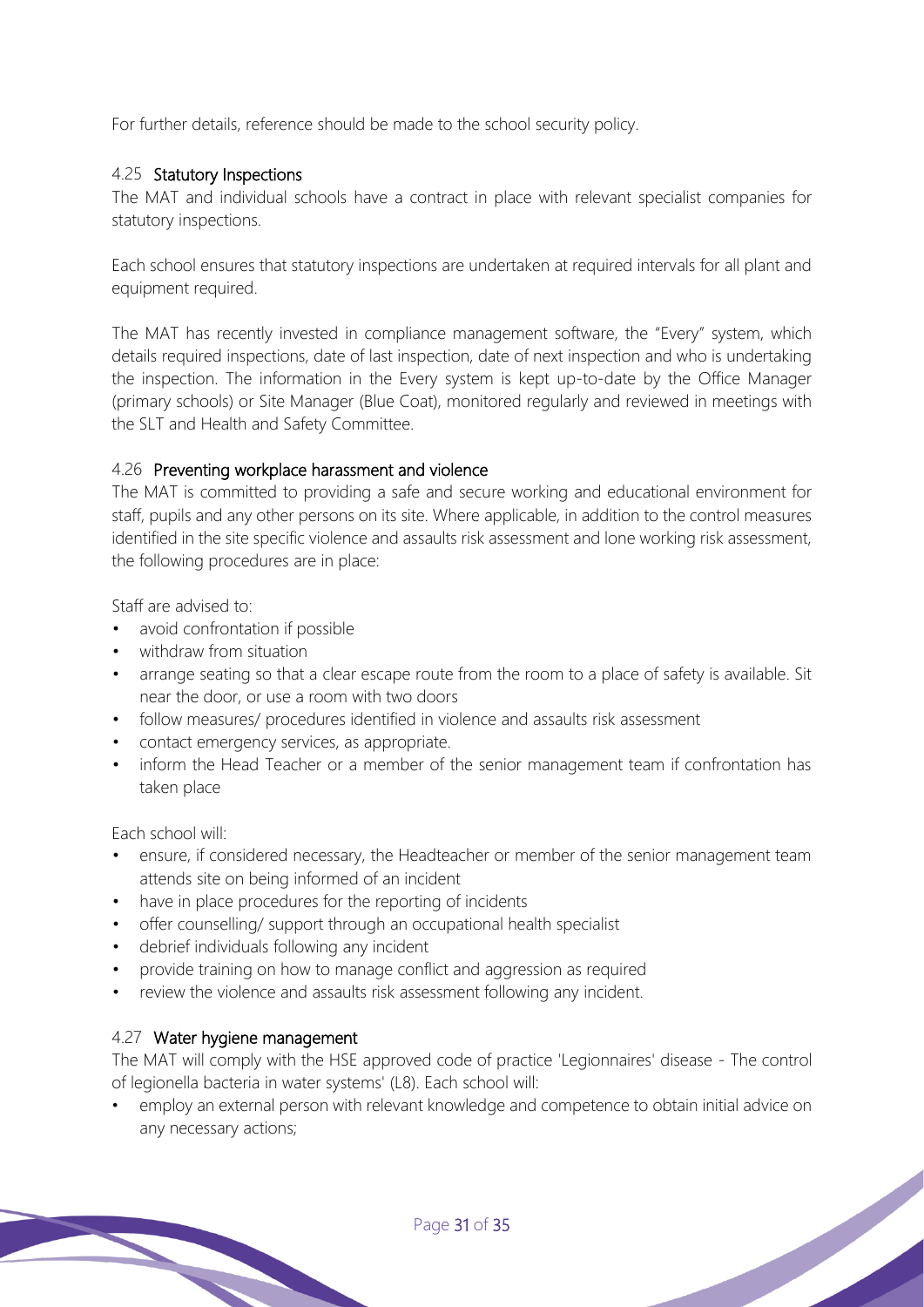- employ a competent external contractor to provide a suitable survey/risk assessment; with the risk assessment being reviewed at least every two years or whenever there is reason to suspect it is no longer valid;
- employ a competent external contractor to undertake water sampling and routine cleaning and disinfection of water systems;
- ensure regular flushing of outlets is completed by a competent individual (Site Services Team);
- employ a competent person to undertake monthly monitoring of water systems including temperature readings.

# 4.28 Working at Height

The MAT will follow the principles of the HSE guidance 'The Work at Height Regulations 2005 (as amended) A brief guide' (INDG401) as well as Safe use of ladders and stepladders (INDG455). Each school use a variety of access equipment for working at height tasks, ranging from kick stools for short low risk access such as the putting up of a poster, step ladders and ladders for short duration works and sometimes mobile tower scaffolds for more complex tasks.

Each school ensures that:

- work at height is avoided whenever possible;
- if it cannot be avoided, work at height is properly planned, has a relevant risk assessment, is carried out by competent staff and carried out in a manner which is, so far as is reasonably practicable, safe;
- those undertaking work at height have received appropriate training and training records are maintained;
- all access equipment (ladders, step ladders, tower scaffolds etc) is identified and inspected annually;
- any equipment provided to assist with working at height tasks is maintained and serviced in accordance with statutory requirements;
- any defective equipment is taken out of use until repaired or is replaced;
- an individual risk assessment will be completed for all new or expectant mothers and staff with identified medical conditions that may be affected by undertaking working at height tasks, these may result in some working at height tasks being restricted;
- any accidents resulting from working at height will be investigated to identify root causes and implement additional controls as required.

# **5. Monitoring and Review**

This Health and Safety Policy together with the associated procedures and health and safety performance, will be reviewed by the MAT Board and the CEO on a regular basis (every two to three years as a minimum), or as required.

In order to substantiate that health and safety standards are actually being achieved, the academy will measure performance against pre-determined plans and objectives. Any areas where the standards are not being met will require remedial action.

The school will use different types of systems to measure health and safety performance: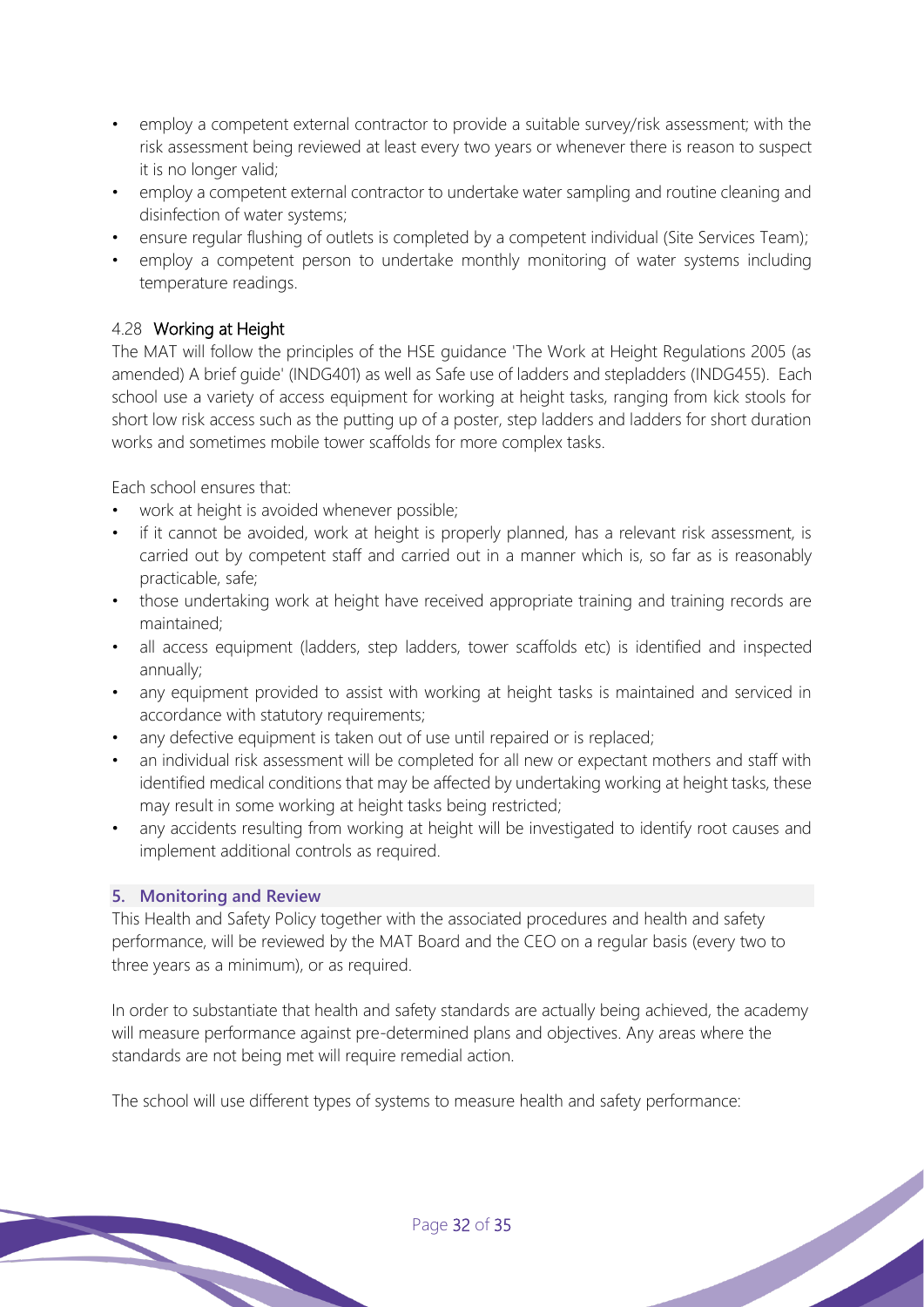# 5.1 Active Monitoring System

The MAT recognises the importance of undertaking regular formal workplace inspections to ensure that the premises remain a safe working and educational environment for staff and pupils. A formal termly workplace inspection is undertaken at each school with findings documented and any actions allocated with remedial actions. The termly inspection findings are reviewed with actions monitored for close out at the health and safety committee. It is recognised that termly inspections alone will not keep a premises safe and there is an expectation that staff will report any defects/damage to premises and equipment as per the academy's defect reporting procedure.

Monitoring inspections of more hazardous departments e.g. science, technology, PESSPA, art, will be carried out by the heads of department or nominated staff.

Teaching staff complete a daily visual inspection of their area(s) and complete a Classroom Checklist on a termly basis in conjunction with the site services staff.

Site inspections will be conducted jointly with the school's health and safety representative(s) if possible.

The MAT recognises that slips and trips are the single most common cause of injuries in workplaces. Slips and trips also account for over a half of all reported injuries to the public. 95% of reportable major slips result in broken bones. The MAT has management systems in place to eliminate or minimise risks from slips and trips. This risk will also be considered during planning, construction and refurbishment or any changes of use within the buildings.

The reduction of injuries from slips and trips can only be achieved when managers, staff and students are committed to taking personal responsibility and therefore, each school will:

- Provide a safe working environment for staff, students and visitors which is free from slip and trip hazards, so far as is reasonably practicable.
- Adequately control or reduce the risk of slips and trips, by a combination of a safe environment and safe behaviour.
- Ensure that appropriate risk assessments and risk reduction methods are in place.
- Encourage all staff and students to take personal action to reduce the risk of slips and trips as far as possible.
- Ensure that there is an effective response to changing conditions such as weather and the environment e.g. during construction works or refurbishment.
- Ensure that school premises are designed and maintained to minimise the risk of slips and trips.

Staff will be made aware of their responsibilities to take a proactive role in preventing slips and trips by wearing appropriate footwear and taking action to remove slip and trip hazards from their work area, for example:

- Clean up spillages, display warning signs where appropriate, reroute trailing cables etc.
- Maintain a tidy office/work area.
- Report any defects to their Line Manager or directly to the Site Manager.

Where necessary, health surveillance and environmental monitoring systems will be implemented to check the effectiveness of health control methods and to detect early signs of harm to health.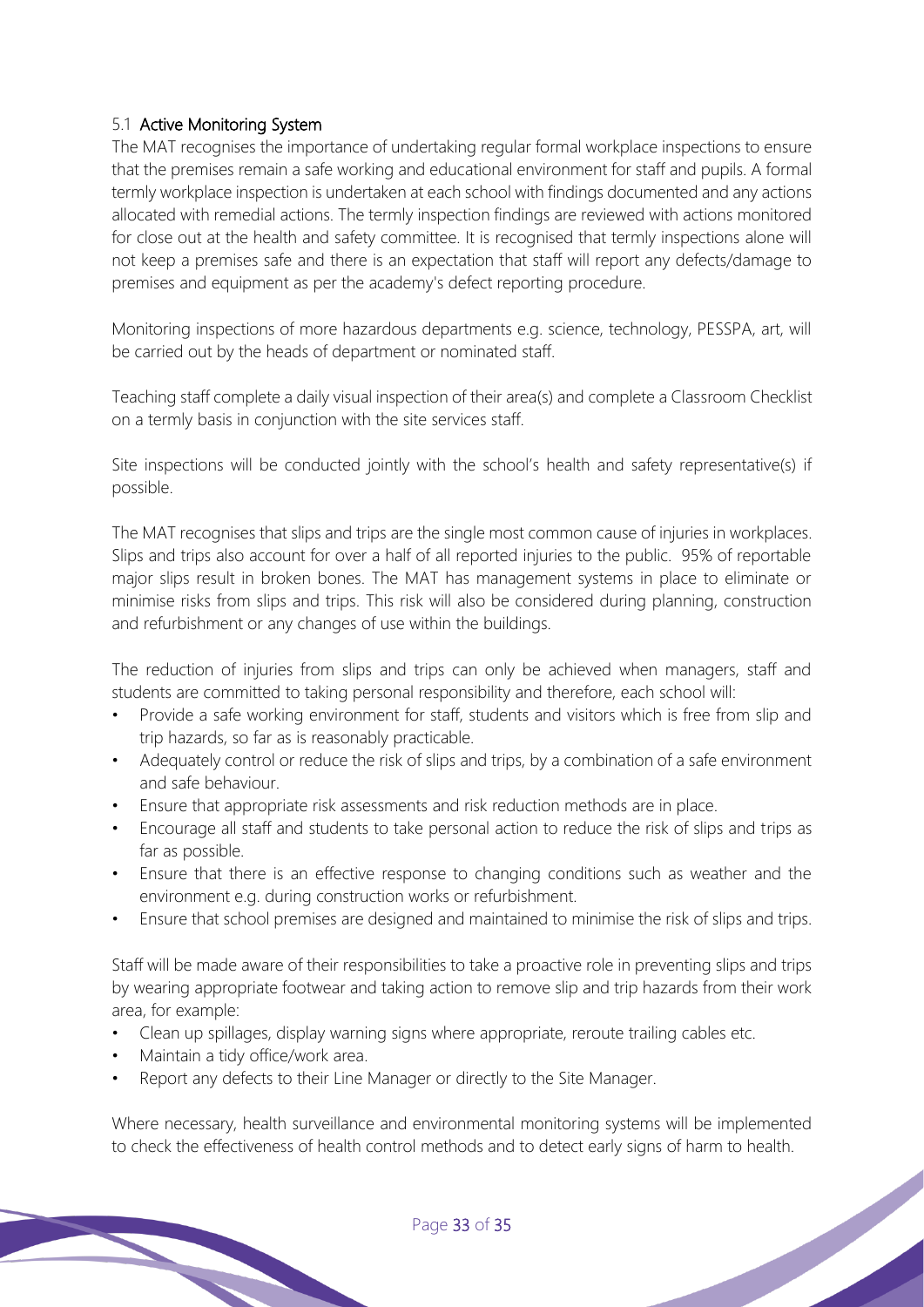Appropriate statutory inspections on premises, plant and equipment will be undertaken. Statutory compliance of school premises management will be formally monitored monthly.

Documents relating to the promotion of the health and safety culture will be regularly examined and reviewed.

# 5.2 Reactive Monitoring Systems

The school will identify where health and safety standards are not being met, by monitoring for failures in the systems - such as accidents, cases of ill health (work-related sickness), damage to property, etc.

# 5.3 Reporting and Response Systems

Each school will ensure that monitoring information is received, having regard to situations which create an immediate risk to health or safety, as well as longer-term trends and ensuring remedial action is taken. The MAT Board, school governing bodies and Senior Management will receive and consider reports on health and safety performance.

# 5.4 Investigation Systems

Each school will prioritise investigation of incidents which indicate the greatest risk and will identify both the immediate and the underlying causes of events.

The school and MAT will analyse data to identify common features or trends and initiate improvements: where cases of occupational ill-health are to be investigated where complaints relating to occupational health and safety are to be recorded and investigated where accidents/incidents and assaults with the potential to cause injury, ill-health or loss are to be reported, recorded and appropriately investigated.

# 5.5 Third Party Monitoring/Inspection

The school will be subject to third party inspection and monitoring, as part of Ofsted requirements. There will also be periodic (every 3-5 years) audits of each school by the health and safety consultant and the MAT is aware that there may also be external audits carried out by the Diocese, Local Authority as well as inspections from Enforcing Authorities.

The MAT reviews this process as a positive assessment of our health and safety management system and takes appropriate action to continually improve health and safety across the trust.